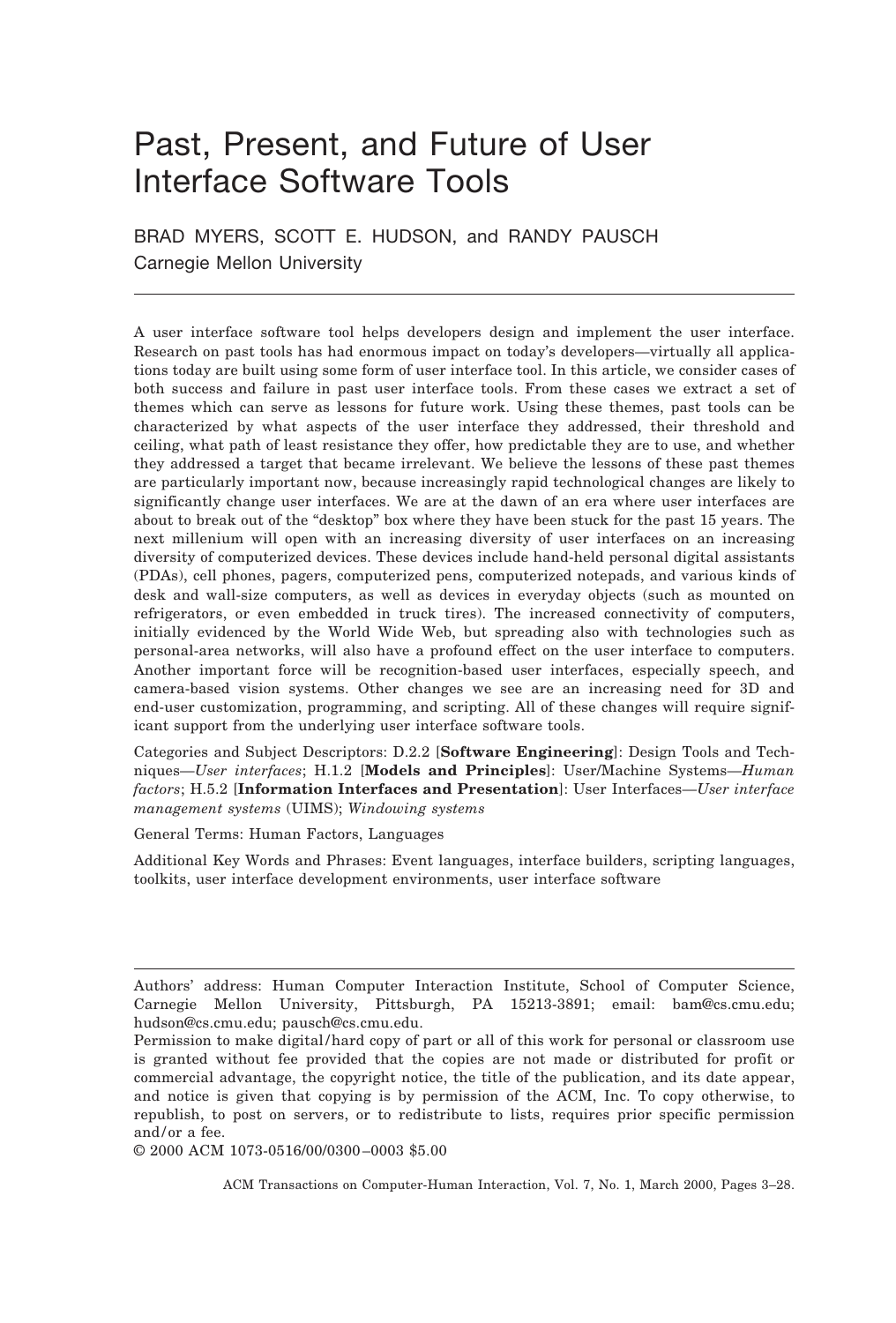#### 4 • B. Myers et al.

### 1. INTRODUCTION

There is no question that research in the area of user interface software tools has had an enormous impact on current practice of software development. Virtually all applications today are built using window managers, toolkits, and interface builders that have their roots in the research of the 70's, 80's, and 90's.

These tools have achieved a high level of sophistication due in part to the homogeneity of today's user interfaces, as well as the hardware and software platforms they run on. Whereas the 70's saw a tremendous amount of experimentation with a variety of input devices and user interface styles, much of the diversity is now gone from user interfaces. Almost all applications on Windows, Unix, or the Macintosh look and work in a very similar fashion, primarily using a small set of constructs invented 15 or more years ago. The specific techniques of graphical user interfaces that were first shown to have tremendous commercial impact by the Macintosh (starting in 1984) have been widely adopted with only small variations, and a relatively slow growth of new techniques. Further, the computing platform has largely stabilized on the now familiar desktop machine—one with a large (typically color) bitmap screen, a keyboard, and a mouse (with one, two, or three buttons).

This stability has had important positive benefits. For end-users, the consistency of interfaces now available makes it possible for them to build skills which largely transfer between applications and platforms—knowing one graphical user interface provides skills that apply to many others. For tool builders this relative lack of change has also allowed them to go through significant refinement of concepts. In many respects tools have been able to mature and "catch up" with an otherwise moving target.

However, many feel that significant opportunities for improved interfaces are being lost to stagnation. In addition, conventional GUI (graphical user interface) techniques appear to be ill-suited for some of the kinds of interactive platforms now starting to emerge, with *ubiquitous computing* devices [Weiser 1993] having tiny and large displays, *recognition-based user interfaces* using speech and gestures, and requirements for other facilities such as end-user programming.

As predicted by Mark Weiser at Xerox PARC, the age of *ubiquitous computing* is at hand. Personal digital assistants (PDAs) such as the 3Com PalmPilot and personal organizers such as the Sharp Wizard are already popular. Digital cell phones are merging with digital pagers and PDAs to form portable, wireless communication devices that support voice, along with electronic mail, and personal information such as schedules and contact lists. Wall-size displays are already available as projection devices such as the SmartBoard  $1610<sup>1</sup>$  or large plasma panels such as ImageSite from Fujitsu, $^2$  which is 42 inches wide. It is inevitable that the costs of

<sup>1</sup> See http://www.smarttech.com.

<sup>2</sup> See http://www.fujitsu.com/plasma.html.

ACM Transactions on Computer-Human Interaction, Vol. 7, No. 1, March 2000.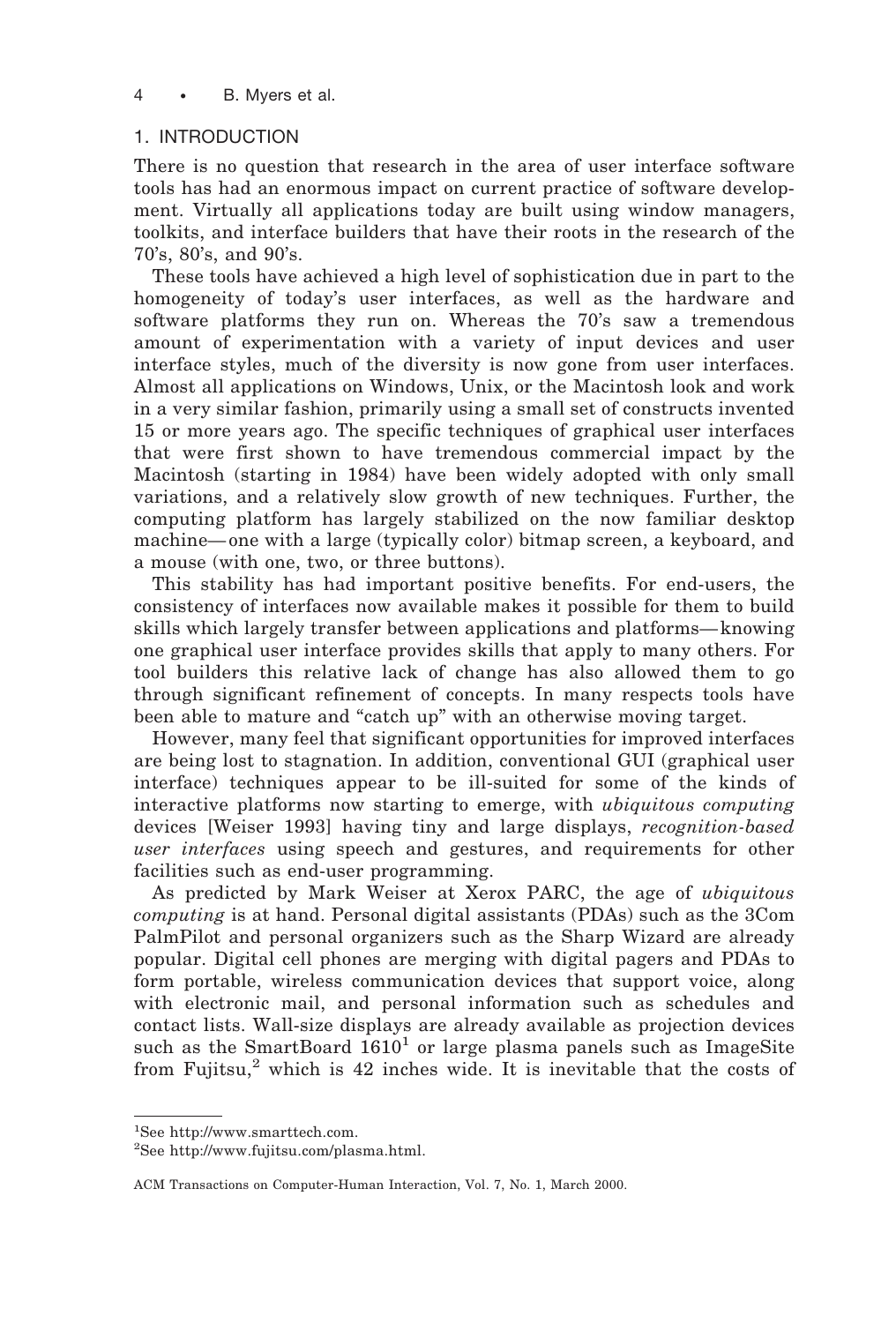hardware will continue to drop, and that new computational opportunities will arise. For example, connectivity will become easier due to new wireless technologies such as the Bluetooth in-room radio network<sup>3</sup> [Haartsen et al. 1998].

Interfaces on these very large and very small displays cannot typically use the standard desktop model, and people will not necessarily expect these devices to act like "regular" computers. Reviews comparing the 3Com PalmPilot with Windows CE devices often claim that the Windows user interface style created for the desktop does not work well on palm-size devices (e.g., Lasky et al. [1998]). And it clearly does not work for a tiny display on a phone. Similarly, the standard Windows widgets such as pull-down menus are not appropriate on large wall-size displays, since, for example, the menus may be literally too high for short users to reach [Pier and Landay 1992]. Furthermore, people will be interacting with multiple devices *at the same time*, so the devices will need to communicate and coordinate their activities.

The implication of these changes is that we can expect a dramatic increase in the diversity of both the types of computing devices in use, and the task contexts in which they operate. This, in turn, implies that we are poised for a major change in user interfaces, and with it dramatic new needs for tools to build those interfaces. It is especially important to explicitly consider the effects our tools will have on what we can and will build, and to create new tools that have the properties needed to meet a new generation of demands. There are many examples that show that tools have significant impact on the styles of interfaces that are created. For example, in the World Wide Web, it is actually easier to use pictures as buttons rather than to use "real" button widgets. Therefore, designers create elaborate, animated user interfaces with rich visual design and high production values.

Why are tools so important and successful? In general, tools help reduce the amount of code that programmers need to produce when creating a user interface, and they allow user interfaces to be created more quickly. This, in turn, enables more rapid prototyping and, therefore, more iterations of iterative design that is a crucial component of achieving high-quality user interfaces [Nielsen 1993]. Another important advantage of tools is that they help achieve a consistent look and feel, since all user interfaces created with a certain tool will be similar.

This article briefly discusses the history of successes and failures of user interface software tool research to provide a context for future developments. Then it discusses the implications on tools of the impending changes. Finally, it discusses the requirements for the underlying operating system to support these tools. Other papers have also discussed future issues in HCI tools, including the report of the 1996 NSF-ACM workshop on Strategic Directions in Human Computer Interaction [Myers et al. 1996] and the 1991 NSF workshop on HCI research agendas [Olsen et al. 1993].

<sup>3</sup> See http://www.bluetooth.com.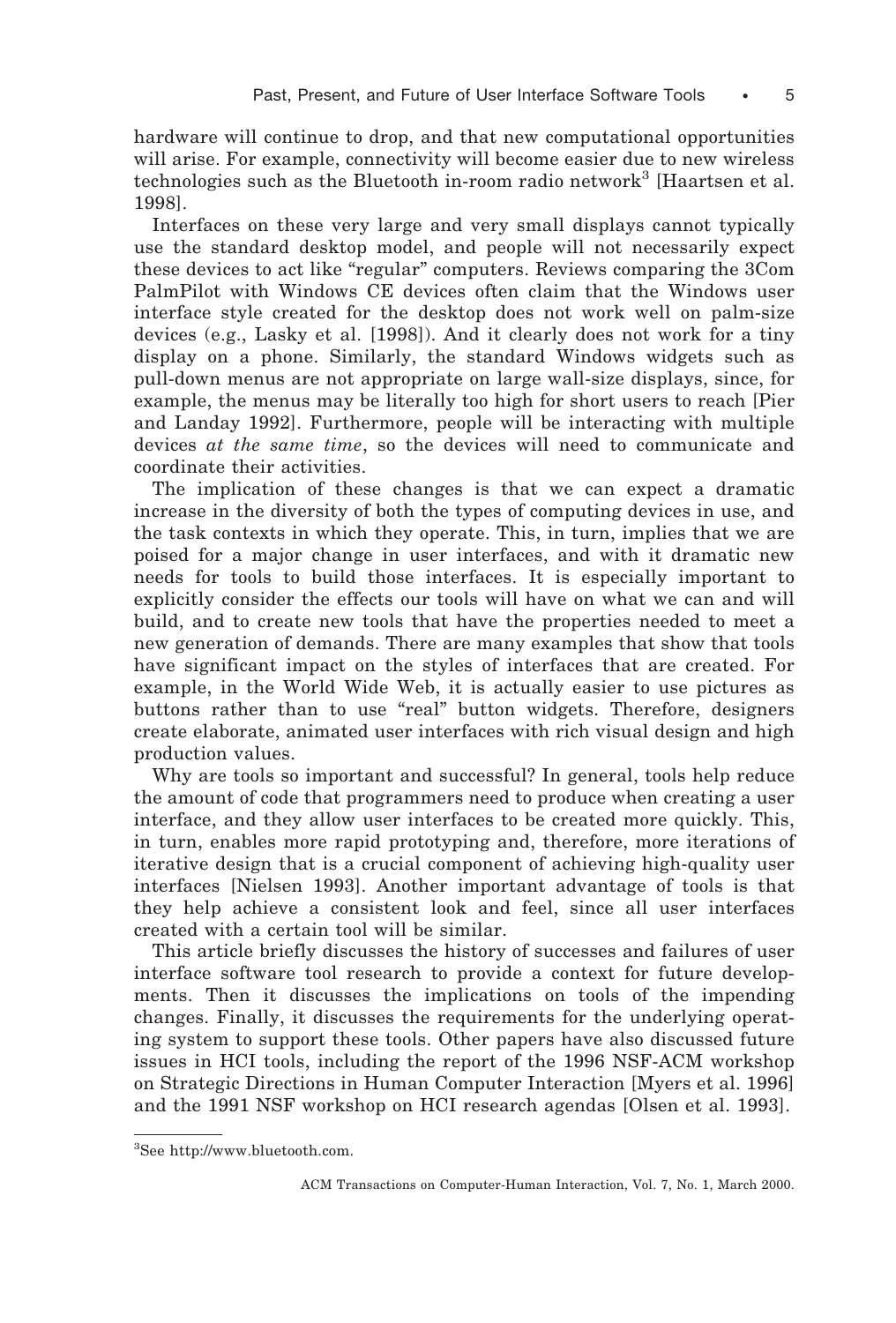## 6 • B. Myers et al.

# 2. HISTORICAL PERSPECTIVE

# 2.1 Themes in Evaluating Tools

In evaluating past and future tools, we have identified some themes that seem to be important in determining which are successful:

- —*The parts of the user interface that are addressed:* The tools that succeeded helped (just) where they were needed.
- —*Threshold and Ceiling:* The "threshold" is how difficult it is to learn how to use the system, and the "ceiling" is how much can be done using the system. The most successful current systems seem to be either low threshold and low ceiling, or high threshold and high ceiling. However, it remains an important challenge to find ways to achieve the very desirable outcome of systems with both a low threshold and a high ceiling at the same time.
- —*Path of Least Resistance:* Tools influence the kinds of user interfaces that can be created. Successful tools use this to their advantage, leading implementers toward doing the right things, and away from doing the wrong things.
- —*Predictability:* Tools which use automatic techniques that are sometimes unpredictable have been poorly received by programmers.
- —*Moving Targets:* It is difficult to build tools without having significant experience with, and understanding of, the tasks they support. However, the rapid development of new interface technology, and new interface techniques, can make it difficult for tools to keep pace. By the time a new user interface implementation task is understood well enough to produce good tools, the task may have become less important, or even obsolete.

## 2.2 What Worked

User interface tools are an area where research has had a tremendous impact on the current practice of software development [Myers 1998]. Of course, window managers and the resulting "GUI style" come from the seminal research at the Stanford Research Institute, Xerox Palo Alto Research Center (PARC), and MIT in the 1970's. Interface builders were invented in research laboratories at BBN, the University of Toronto, Xerox PARC, and others. Now, interface builders are at least a US \$100 million per-year business and are widely used for commercial software development. Event languages, as widely used in HyperTalk and Visual Basic, were first investigated in research laboratories. The current generation of environments, such as Microsoft's OLE (Object Linking and Embedding) and Java Beans, are based on the component architecture which was developed in the Andrew environment [Palay et al. 1988] from Carnegie Mellon University. The following sections discuss these successes in more detail. A more complete history appears elsewhere [Myers 1998], and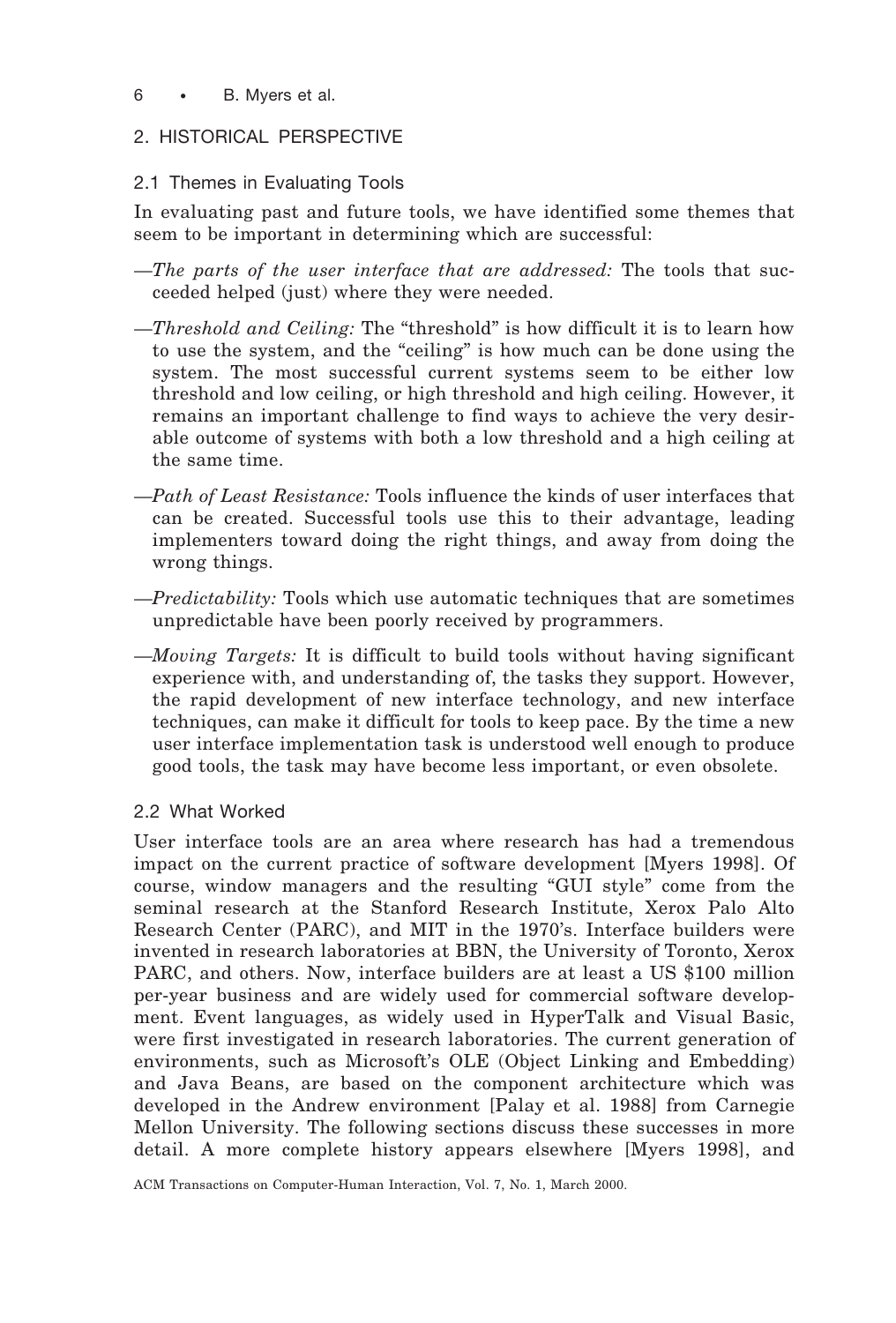another reference contains a comprehensive survey and explanation of user interface tools [Myers 1995].

2.2.1 *Window Managers and Toolkits*. Many research systems in the 1960's, such as NLS [English et al. 1967], demonstrated the use of multiple windows at the same time. Alan Kay proposed the idea of overlapping windows in his 1969 University of Utah Ph.D. thesis [Kay 1969], and they first appeared in 1974 in his Smalltalk system from Xerox PARC. Many other research and commercial systems picked up the idea from there, notably the Xerox Star, the Apple Macintosh, and Microsoft Windows.

Overlapping windows have been successful in part because, like operating systems before them, they help manage scarce resources. In this case, however, the scarce resources in question include both resources of the computer (e.g., a fairly limited number of pixels) and human perceptual and cognitive resources (such as a limited visual field, and the *attention* of the user). By allowing the user to control a set of overlapping display surfaces, the display can be made to suit the focus and attention of the user's task [Henderson and Card 1986]. Further, by supporting partial overlap, cues for human memory can be provided to help make activities such as task switching easier when not all objects of interest can be displayed at once. By paying careful attention to the properties of humans, overlapping windows effectively manage the limited resources of both available screen space, and human attention and visual field.

Window managers provide a basic programming model for drawing and screen update (an *imaging model*) and for accepting user input (an *input model*). However, programming directly at the window manager level tends to be time consuming and tedious [Rosenthal 1987]. Further, when each programmer creates all interface components from scratch, it is practically impossible to provide much widespread consistency for the user.

To address these issues, user interface *toolkits* were developed on top of the abstractions provided by window managers. Toolkits typically provide both a library of interactive components, and an architectural framework to manage the operation of interfaces made up of those components. Employing an established framework and a library of reusable components makes user interface construction much easier than programming interfaces from scratch. As first demonstrated by the Apple Macintosh toolbox [Rose and Hacker 1986], the fact that a toolkit makes the programmers job much easier can be used as leverage to achieve the difficult goal of maintaining consistency. Thus, by achieving the goal of making the programmer's job simpler, toolkits provide a *path of least resistance* to also achieve the goal of supporting widespread interface consistency. Another reason for toolkits' success is that they focus on just the low-level aspects of the user interface, that are well recognized as important to have consistent and undesirable to reimplement.

2.2.2 *Event Languages*. With *event languages*, the occurrence of each significant event—such as manipulation of an input device by the user—is placed in an *event record* data structure (often simply called an *event*).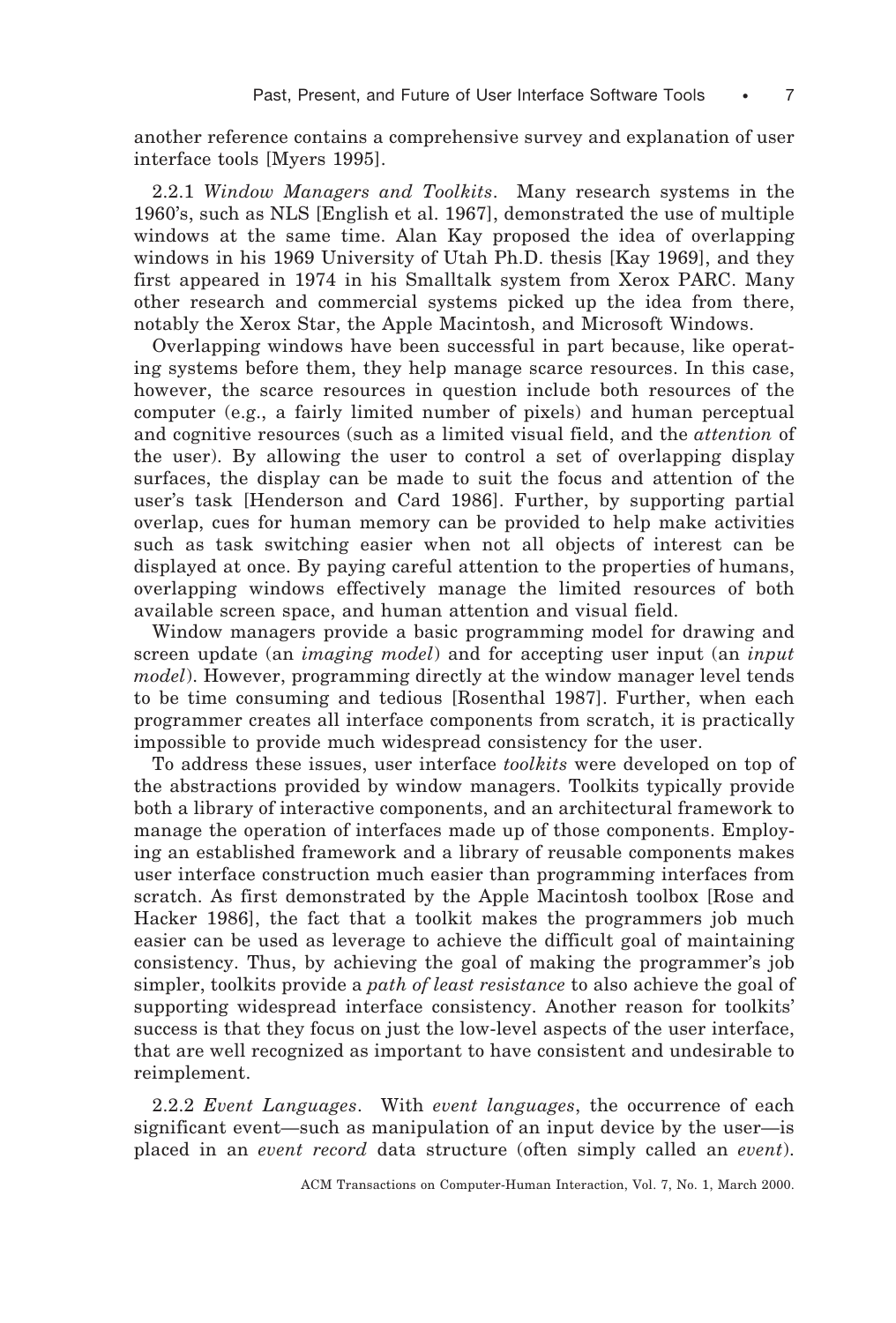These events are then sent to individual event handlers that contain the code necessary to properly respond to that input. Researchers have investigated this style in a number of systems, including the University of Alberta User Interface Management System [Green 1985], Sassafras [Hill 1986], and others. This led to very popular uses of the event language in many commercial tools, such as the HyperTalk language of Apple's HyperCard, Microsoft's Visual Basic, and the Lingo scripting language in Macromedia's Director.

Event languages have been successful because they map well to the direct-manipulation graphical user interface style. These systems generate *events* for each user action with the mouse and keyboard, which are directed to the appropriate application that then must respond. Event languages also help encourage the mode-free style of interfaces, since the user is in charge of generating events that the application handles. However, as will be discussed later, the *recognition-based* user interfaces that are emerging for modalities such as gestures and speech may not map well to this event-based style, so we may need a new paradigm.

2.2.3 *Interactive Graphical Tools*. Another important contribution of user interface research has been the creation of what has come to be called *interface builders*. These are interactive tools that allow interactive components to be placed using a mouse to create windows and dialog boxes. Examples include Visual Basic and the "resource editors" or "constructors" that come with Microsoft's Visual  $C_{++}$  and most other environments. Early research on this class of tools includes Trillium from Xerox PARC [Henderson 1986] and MenuLay from the University of Toronto [Buxton et al. 1983]. The idea was refined by Jean-Marie Hullot while a researcher at INRIA, and Hullot later brought the idea with him to NeXT, which popularized this type of tool with the NeXT Interface Builder.

An important reason for the success of interface builders has been that they use graphical means to express graphical concepts (e.g., interface layout). By moving some aspects of user interface implementation from conventional code into an interactive specification system, these aspects of interface implementation are made available to those who are not conventional programmers. This has allowed many domain experts to prototype and implement interfaces highly tailored to their tasks, and has allowed visual design professionals to become more involved in creating the appearance of interfaces. Even the programmers benefited, as the speed of building was dramatically reduced. These properties of interface builders can be thought of as providing a *low threshold* to use, and avoiding a steep learning curve (at least initially). In these systems, simple things can be done in simple ways.

2.2.4 *Component Systems*. The idea of creating applications by dynamically combining separately written and compiled *components* was first demonstrated in the Andrew system [Palay et al. 1988] from Carnegie Mellon University's Information Technology Center. Each component controlled its rectangle of the screen, and other components could be incorpo-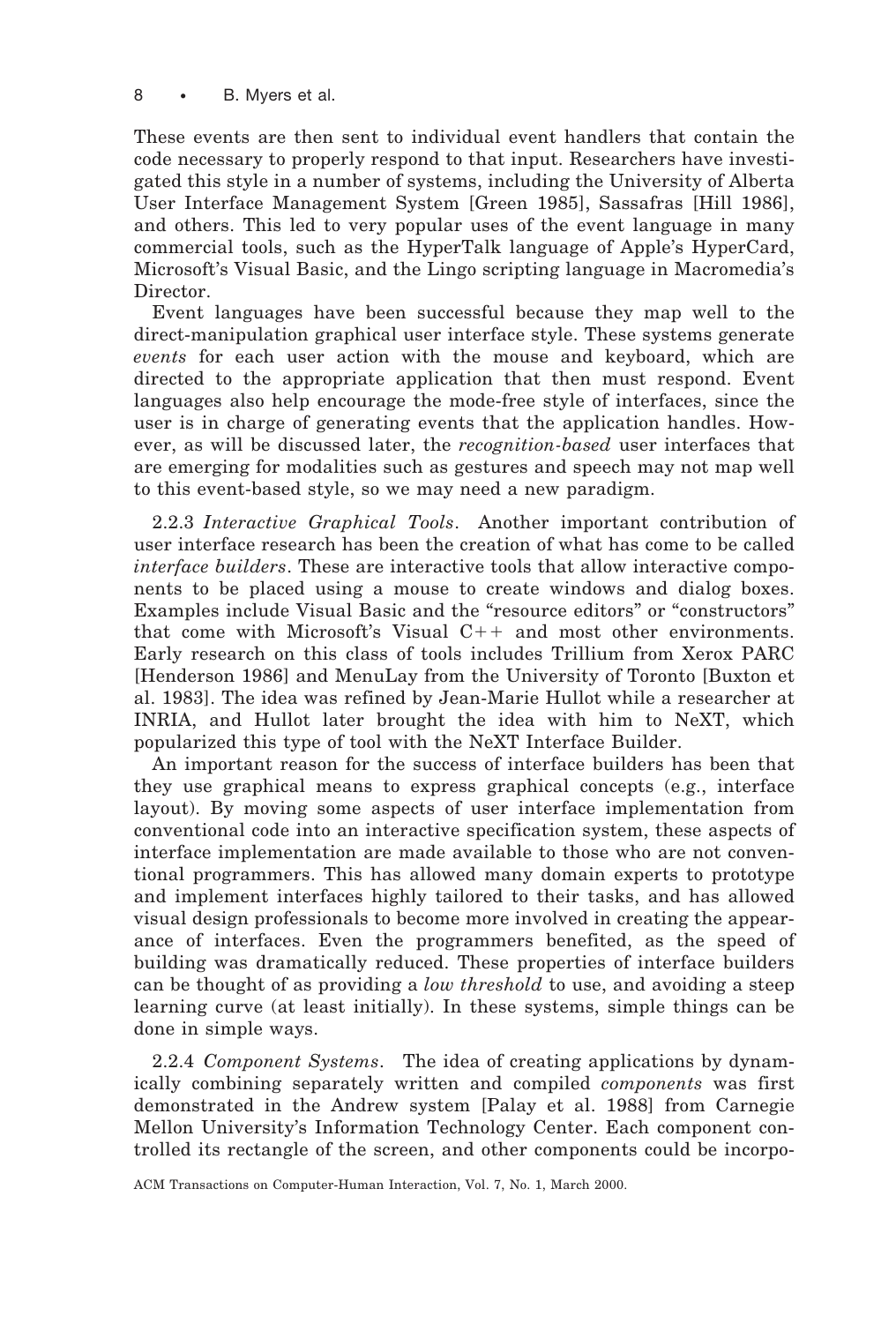rated inside. For example, a drawing inside a text document would be controlled by a drawing component, which would be independent of the text editor component. This idea has been adopted by Microsoft's OLE and ActiveX, Apple's OpenDoc, and Sun's Java Beans.<sup>4</sup> One reason for the success of the component model is that it addresses the important and useful aspect of application building: how to appropriately modularize the software into smaller parts, while still providing significant capabilities and integration to users.

2.2.5 *Scripting Languages*. It is no accident that the first toolkits were developed using programming languages that were interpreted: Smalltalk [Tesler 1981] and then Dlisp [Teitelman 1979], which were developed by researchers at Xerox PARC had small toolkits. The interpreted language enables the developer to rapidly prototype different user interface ideas and immediately make changes, which provides fast turn-around. With the rise of C and  $C_{1}$ , most user interface development migrated to compiled languages, and these capabilities were lost. Researchers have investigated ways to bring these advantages back, resulting in scripting languages such as tcl/tk [Ousterhout 1991], Python [Lutz 1996], and Perl [Wall and Schwartz 1991].

We observe that any scripting language that achieves wide use seems to require general-purpose control structures, such as variables, loops, and conditionals. Although intended for nonprofessional programmers, these languages nearly always are used to go beyond what the language designers originally had in mind, so full programmability inevitably proves necessary. In fact, when someone develops *any* language that is supposed to be "simplified" (from a general-purpose programming language), users always seem to want it to have more power. The full range of control structures therefore generally creeps back in. This seems to be a trade-off dilemma that is impossible to get around.

Combining scripting capabilities with components and an interface builder has proven to be a particularly powerful approach. For example, there are thousands of components for Visual Basic available from thirdparty vendors. Using the interface builder of Visual Basic for the layout and the Visual Basic language for scripting the "glue" that holds everything together enables people who are not professional programmers to create sophisticated and useful interactive applications. Visual Basic shows that a little programming—if packaged properly—can make it possible for domain experts to create interfaces that reflect their domain and task knowledge.

2.2.6 *Hypertext*. The World Wide Web (WWW) is another spectacular success of research on user interface software and technology. It is based on the *hypertext* idea. Ted Nelson coined the term "hypertext" in 1965 and worked on one of the first hypertext systems called the "Hypertext Editing System" at Brown University. The NLS system [Engelbart and English 1988] (first published in 1964) also had hypertext features. The University

<sup>4</sup> For more information on Java Beans see http://java.sun.com/beans.

ACM Transactions on Computer-Human Interaction, Vol. 7, No. 1, March 2000.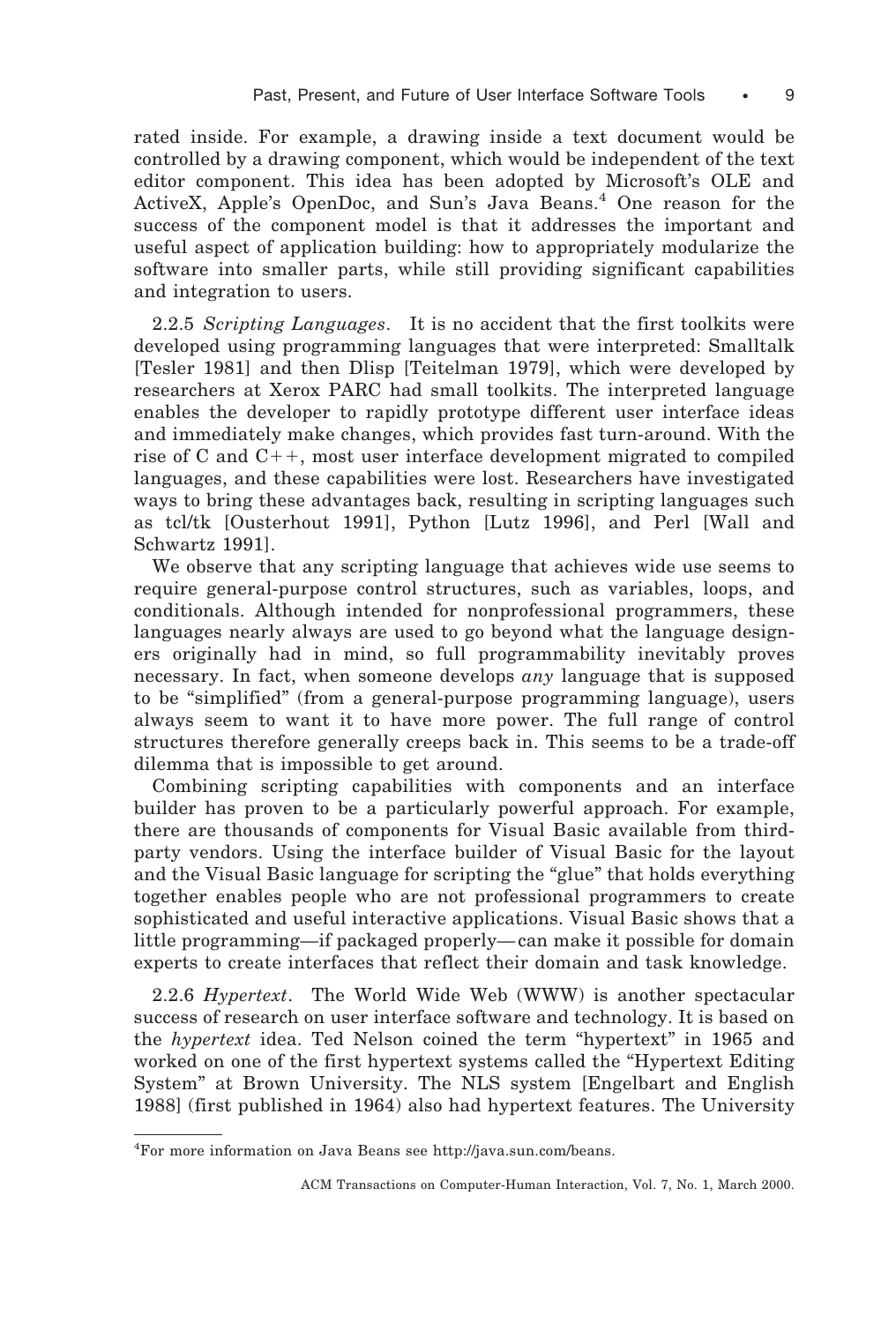10 • B. Myers et al.

of Maryland's Hyperties was the first system where highlighted items in the text could be clicked on to go to other pages [Koved and Shneiderman 1986]. HyperCard from Apple was significant in helping popularize the idea for a wide audience. For a more complete history of Hypertext see Nielsen [1995].

Hypertext did not attain widespread use, however, until the creation of the World Wide Web system by Berners-Lee in 1990, and the Mosaic browser a few years later. Some of the elements of the success of the WWW are the ease of use of Mosaic, the simplicity and accessibility of the HTML language used to author pages, the ease of making pages accessible on the Web, and the embedding of pictures with the text. The WWW provided a *low threshold* of use for both viewers and authors. Viewers had a simple mechanism that provided access to many of the existing network resources (e.g., ftp, telnet, gopher, etc.) within a hypertext framework, and authors used the very simple HTML textual specification language. This allowed the system to be used by content providers with a minimum of learning. Second, the success of the Mosaic browser clearly demonstrated the power and compelling nature of visual images (and more generally, rich content with high production values).

2.2.7 *Object-Oriented Programming*. Object-oriented programming and user interface research have a long and intertwined history, starting with Smalltalk's motivation to make it easy to create interactive, graphical programs.  $C_{+}$  became popular when programming graphical user interfaces became widely necessary with Windows 3.1. Object-oriented programming is especially natural for user interface programming, since the components of user interfaces (buttons, sliders, etc.) are manifested as visible objects with their own state (which corresponds to instance variables) and their own operations (which correspond to methods).

## 2.3 Promising Approaches that Have Not Caught On

In addition to the lessons learned from successes, a great deal can also be learned from looking at ideas which initially seemed to show great promise, but which did not in the end succeed (or at least have not yet succeeded) in delivering on that promise. Many of these succumbed to the moving-target problem: as these systems were being researched, the styles of user interfaces were changing toward today's standard GUI. Furthermore, many of these tools were designed to support a flexible variety of styles, which became less important with the standardization. This section considers several such examples including the concept of a user interface management system (UIMS), language-based approaches, constraints, and modelbased systems.

2.3.1 *User Interface Management Systems*. In the early 80's, the concept of a *user interface management system* [Thomas 1983] was an important focusing point for the then-forming user interface software community. The term "user interface management system" was coined [Kasik 1982] to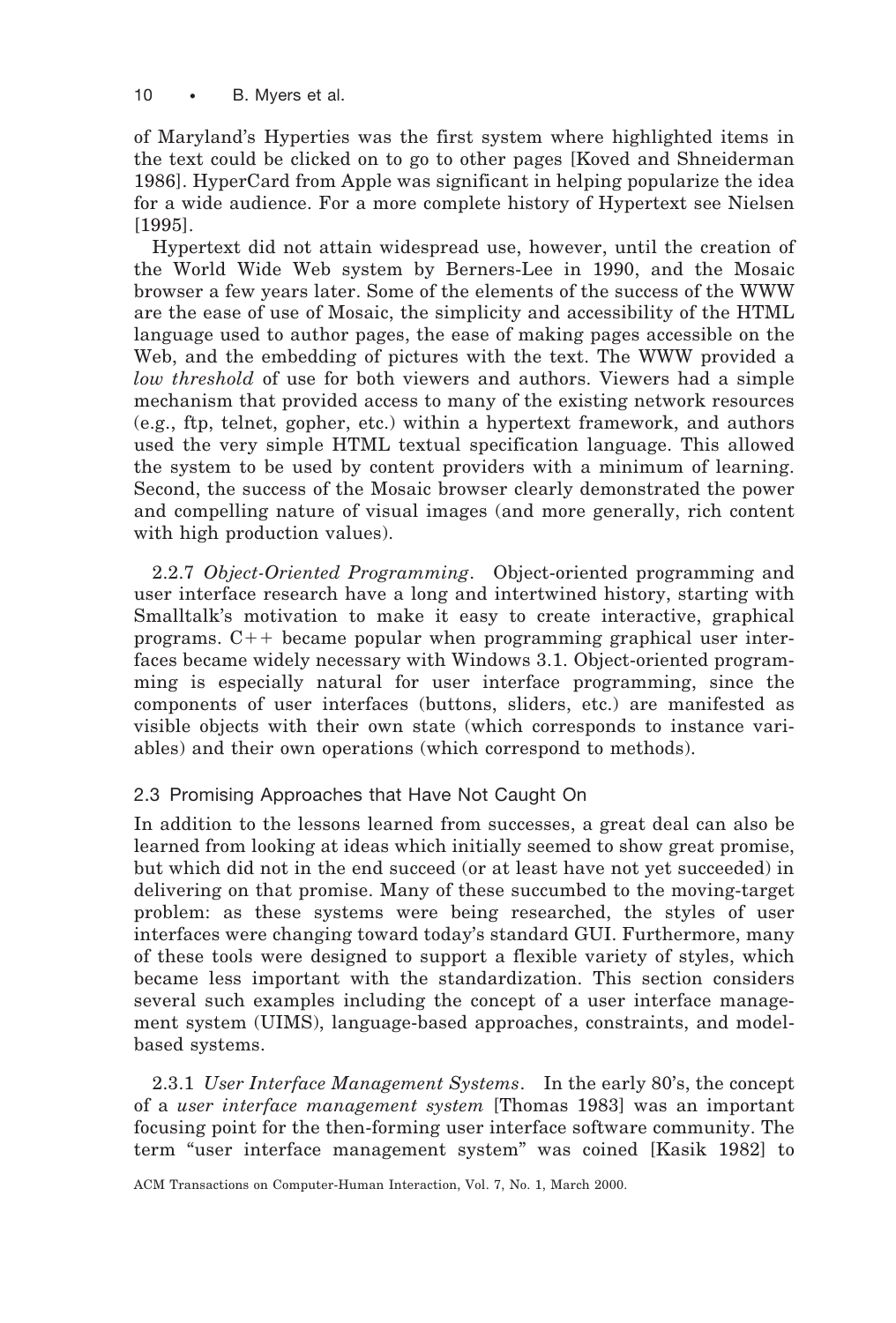suggest an analogy to database management systems. Database management systems implement a much higher and more useable abstraction on top of low-level concepts such as disks and files. By providing this abstraction, they allow independence from low-level details, automate (or simply hide) many previously very tedious tasks, and generally make the task of creating data repositories much simpler and more robust. Similarly, user interface management systems were to abstract the details of input and output devices, providing standard or automatically generated implementations of interfaces, and generally allowing interfaces to be specified at a higher level of abstraction.

However, this separation has not worked out well in practice. For every user interface, it is important to control the low-level pragmatics of how the interactions look and feel, which these UIMSes tried to isolate from the designer. Furthermore, the standardization of the user interface elements in the late 1980's on the desktop paradigm made the need for abstractions from the input devices mostly unnecessary. Thus, UIMSes fell victim to the moving-target problem.

2.3.2 *Formal Language-Based Tools*. A number of the early approaches to building a UIMS used techniques borrowed from formal languages or compilers. For example, many systems were based on state transition diagrams (e.g., Newman [1968], Wasserman and Shewmake [1982], and Jacob [1986]) and parsers for context-free grammars (e.g., Olsen and Dempsey [1983]). Initially these approaches looked very promising. However, these techniques did not catch on for several important reasons that can serve as important lessons for future tools.

The use of formal language techniques was driven in part by an early emphasis in UIMS work on the task of *dialog management*. At the time that these early user interface management systems were being conceived, the dominant user interface style was based on a conversational metaphor (in which the system and user are seen as conversing about the objects of interest). In this setting, dialog management takes on a very central role, and in fact a number of formal-language-based systems did a very good job of supporting that central task. Unfortunately, just as these early systems were being developed, the direct-manipulation style of interface [Shneiderman 1983] was quickly coming to prominence. In direct-manipulation interfaces, the role of dialog management is greatly reduced because structuring of the dialog by the system is typically detrimental to the concept of directness. As a result, these early user interface tools quickly became ones which had done a very good job of solving a problem that no longer mattered, thus falling victim to the moving-target problem.

There are other problems with this class of tools. In these systems it is very easy to express sequencing (and hard to express unordered operations). As a result, they tend to lead the programmer to create interfaces with rigid sequences of required actions. However, from a direct-manipulation point of view, required sequences are almost always undesirable. Thus,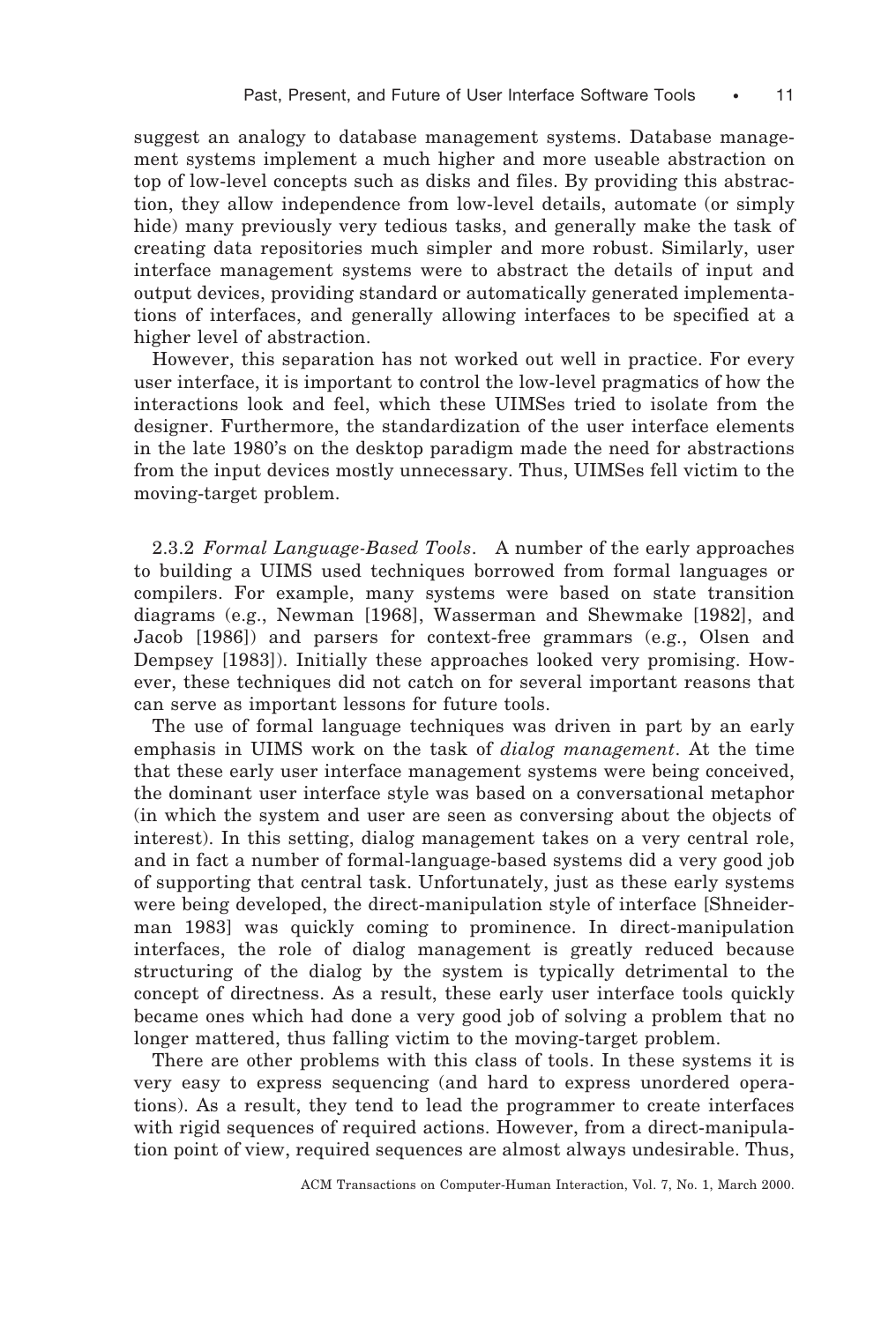the *path of least resistance* of these tools is detrimental to good user interface design.

Another reason that some systems did not catch on is that they had a *high threshold* for using them because they required programmers to learn a new special-purpose programming language (in addition to their primary implementation language such as Pascal, C, or  $C_{++}$ ). More importantly, formal-language-based systems often required the programmers to use new programming concepts. For example, some of these systems used grammars to express sequencing in dialogs. However, many programmers were not adept at thinking in terms of grammars. Even though the dramatically improved power of the tools seemed to justify a steep learning curve, many potential users of these systems did not adopt them simply because they never got past initial difficulties.

2.3.3 *Constraints*. Many research systems have explored the use of *constraints*, which are relationships that are declared once and then maintained automatically by the system, for implementing several different aspects of a user interface. Examples include Sketchpad [Sutherland 1963], ThingLab [Borning 1981], HIGGENS [Hudson and King 1986], CONSTRAINT [Vander Zanden 1989], Garnet [Myers et al. 1990], Rendezvous [Hill et al. 1994], Amulet [Myers et al. 1997], and subArctic [Hudson and Smith 1997].

With constraints, the designer can specify, for example, that a line must stay attached to a rectangle, or that a scroll-bar must stay at the right of a window. Similarly, one could declare that the color, size, or position of objects in multiple views be derived from the value of an object in the application, or that one application object's value be related to another based on a formula. Once these relationships have been declared, a constraint-solving system responds to changes anywhere in the system by updating any values necessary to maintain the declared constraints.

Constraint systems offer simple, declarative specifications for a capability useful in implementing several different aspects of an interface. Further, a range of efficient algorithms have been developed for their implementation. However, constraint systems have yet to be widely adopted beyond research systems. One of the central reasons for this is that programmers do not like that constraint solvers are sometimes *unpredictable*.

Once a set of constraints is set up, it is the job of the solver to find a solution—and if there are multiple solutions, the solver may find one that the user did not expect. If there is a bug in a constraint method, it can be difficult to find. A related problem, especially with the more sophisticated solvers, is that to build a set of constraints which can be handled by the solver, the programmer may need to ensure that the set of constraints is of a particular form, such as acyclic or linear only, or may need to learn the details of how the solver works, which presents a *high threshold*. Furthermore, the declarative nature of constraints is often difficult to master for people used to programming in imperative languages—it requires them to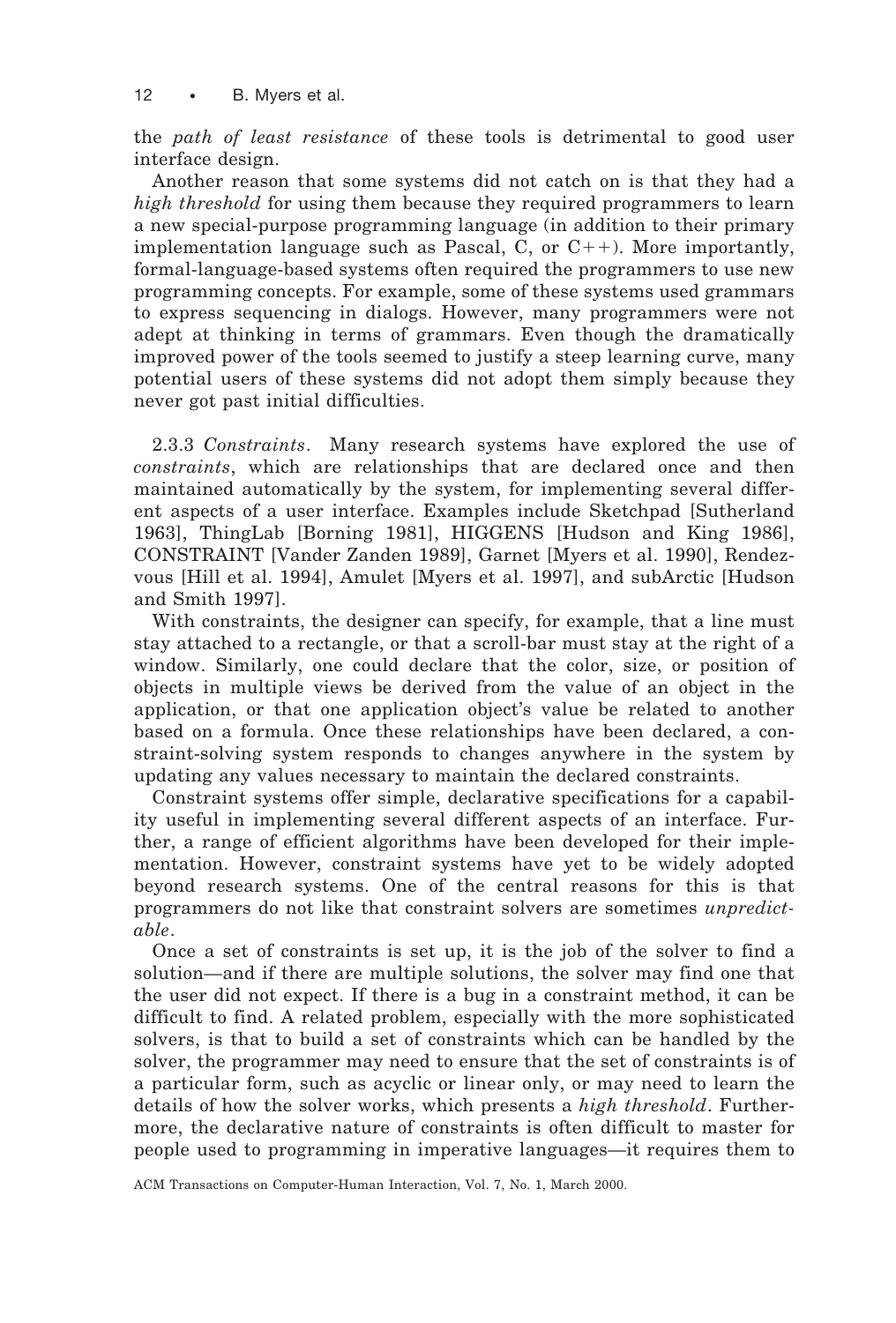think differently about their problems, which also contributes to having a *high threshold.*

One area of user interface design for which constraints do seem successful is the *layout* of graphical elements. Systems such as NeXTStep and Galaxy<sup>5</sup> provided a limited form of constraints using the metaphor of "springs and struts" (for stretchy or rigid constraints) which could be used to control layout. These and other metaphors have found wider acceptance because they provided a limited form of constraints in a way that was easier to learn and more predictable for programmers.

2.3.4 *Model-Based and Automatic Techniques*. Another thread of user interface research that has shown significant promise, but has not found wide acceptance, is the investigation of automatic techniques for generating interfaces. The goal of this work is generally to allow the designer to specify interfaces at a very high level, with the details of the implementation to be provided by the system. Motivations for this include the hope that programmers without user interface design experience could just implement the functionality and rely on these systems to create highquality user interfaces. The systems might allow user interfaces to be created with less effort (since parts would be generated automatically). Further, there is the promise of significant additional benefits such as automatic portability across multiple types of devices, and automatic generation of help for the application.

Early examples of model-based tools include Cousin [Hayes et al. 1985] and HP/Apollo's Open-Dialogue [Schulert et al. 1985] which provided a declarative language in which the designer listed the input and output needs of the user interface. The system then generated the dialogs to display and request the data. These evolved into *model-based* systems, such as Mike [Olsen 1986], Jade [Vander Zanden and Myers 1990], UIDE [Sukaviriya et al. 1993], ITS [Wiecha et al. 1990], and Humanoid [Szekely et al. 1993]. These systems used techniques such as heuristic rules to automatically select interactive components, layouts, and other details of the interface.

Automatic and model-based techniques have suffered from the problems of unpredictability. In fact, because heuristics are often involved, the connection between specification and final result can be quite difficult to understand and control. Programmers must also learn a new language for specifying the models, which raises the threshold of use. In addition, model-based systems have a low ceiling. Because automatically generating interfaces is a very difficult task, automatic and model-based systems have placed significant limitations on the kinds of interfaces they can produce. A related problem is that the generated user interfaces were generally not as good as those that could be created with conventional programming tech-

<sup>5</sup> Visix Software Inc., "Galaxy Application Environment" (1997). Company dissolved in 1998. Galaxy was bought by Ambiencia Information Systems, Inc., Campinas, Brazil (support@ambiencia.com). See http://www.ambiencia.com.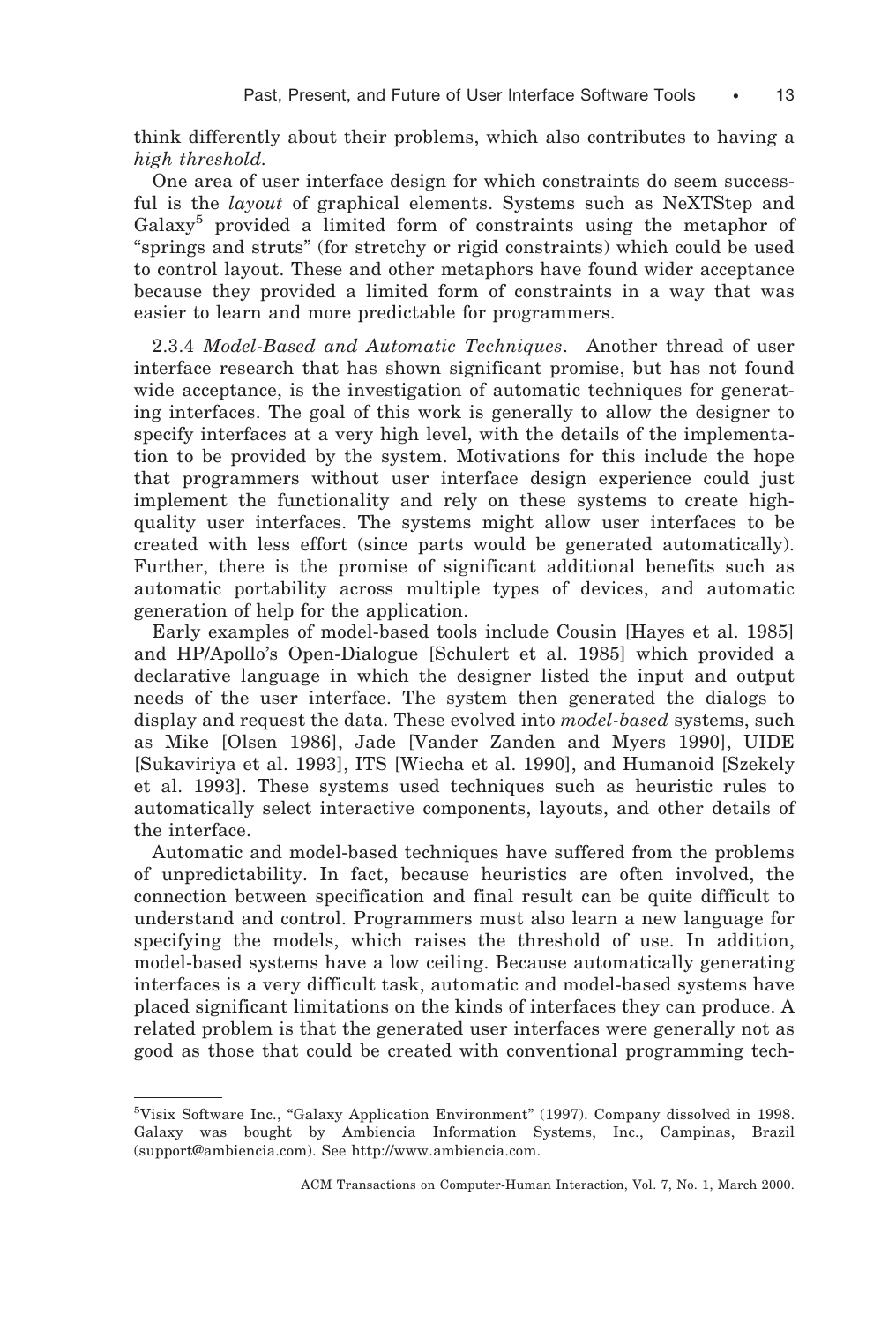niques. Finally, an important motivation for model-based techniques was to provide independence of the input-output specification from the details of the specific user interface characteristics, but with the standardization of the user interface elements, this separation became less important. As we will discuss later, a new requirement for device independence is emerging, which may raise the need for model-based or related techniques in the future.

## 2.4 Discussion of Themes

Returning to the themes introduced in Section 2.1, the most successful tools focused on a particular part of the user interface that was a significant problem, and which could be addressed thoroughly and effectively. The long stability of desktop paradigm and direct-manipulation user interface style has enabled maturing of tools, alleviating the moving-target problem that affected the earliest tools. However, as discussed next, we predict a new phase of increased experimentation and change in user interfaces in the future, which will make the moving-target problem an important issue again.

The dual problems of threshold and ceiling effects are general among user interface tools. One of the perennial challenges for user interface tool work is how to apply very powerful approaches and still make them accessible and understandable to typical developers. There is often a temptation to feel that the power of an approach justifies a steep learning curve. In many cases, a simple cost/benefit analysis may even indicate this. Further, some techniques for achieving the power needed for high-ceiling systems seem to have the effect of raising the threshold. Similarly, many attempts at lowered threshold have been at the expense of powerful features that allow for a high ceiling. Systems such as SUIT [Pausch et al. 1992] were able to provide very low thresholds, but provided access to higher-ceiling support only via the "trap door" approach of allowing general call-outs to the underlying programming language. Future trends will call for new and powerful techniques (high ceiling) to deal with the anticipated dramatic increase in user interface diversity. The lessons of past tools indicate that in practice high-threshold systems have not been adopted because their intended audience never makes it past the initial threshold to productivity, so tools must provide an easy entry and smooth path to increased power. While very challenging, creating systems with both a low threshold and a high ceiling is possible, and will continue to be an important goal for future tools.

Another issue is that of the path of least resistance offered by a tool. Our tools have a profound effect on how we think about problems. It will remain imperative that our tools make "doing the right thing" easy (in preference to "doing the wrong thing"). This applies both to the structure and organization of the code, as well as to the user interface that results from the code. In other words, the tools should make creating high-quality user interfaces easier than creating low-quality ones.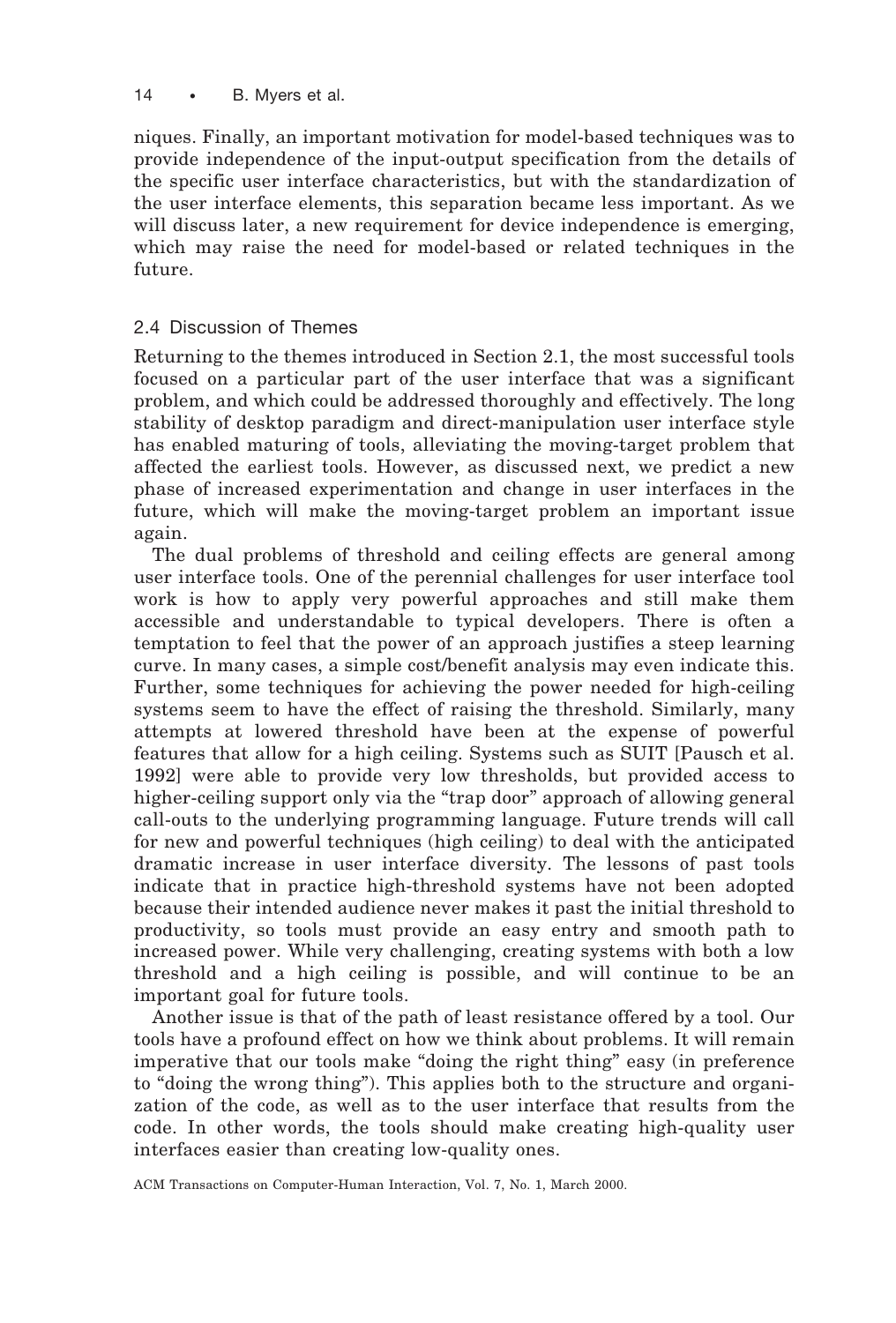### 3. FUTURE PROSPECTS AND VISIONS

The next sections discuss some of our predictions and observations for the future of user interface tools. It is impossible to discuss the tools without discussing the user interface changes that will require the new tools. Therefore, these sections are organized around the new user interface paradigms that we see emerging. We see important implications from computers becoming a commodity, ubiquitous computing, the move to recognition-based and 3D user interfaces, and end-user customization.

#### 3.1 Computers Becoming a Commodity

As Moore's law continues to hold, computers available to the general public have become fast enough to perform anything that researchers' computers can do. The trick that has been used by computer science researchers of buying expensive, high-performance computers to investigate what will be available to the public in five or 10 years no longer works, since the computers available to the public are often as fast or faster than the researcher's. This may have a profound impact on how and what computer science research is performed. Furthermore, the quantitative change in increased performance makes a qualitative change in the kinds of user interfaces possible. For example, it has now enabled the production of inexpensive palm-size computers, and single-chip microprocessors the power of a 68000 that cost only about 30 cents and can be embedded in various devices. Another impact of the high performance is that user interfaces are becoming more *cinematic*, with smooth transitions, animation, sound effects, and many other visual and audio effects.

#### 3.2 Ubiquitous Computing

The idea of ubiquitous computing [Weiser 1993] is that computation will be embedded in many different kinds of devices, on many different scales. Already we are seeing tiny digital pagers and phones with embedded computers and displays, palm-size computers such as the PalmPilot, notebook-size panel computers, laptops, desktops, and wall-size displays. Furthermore, computing is appearing in more and more devices around the home and office. An important next wave will appear when the devices can all easily communicate with each other, probably using radio wireless technologies like Bluetooth [Haartsen et al. 1998]. What are the implications of these technologies on the tools that will be needed? The next sections discuss some ideas.

3.2.1 *Varying Input and Output Capabilities*. Virtually all of today's interaction techniques have been highly optimized over the last 20 years to work with a fairly large display and a mouse with one to three buttons. Virtually none of the devices envisioned for ubiquitous computing have a mouse. Some have no true pointing devices at all, and many have different kinds of displays. The first important issue is how the interaction tech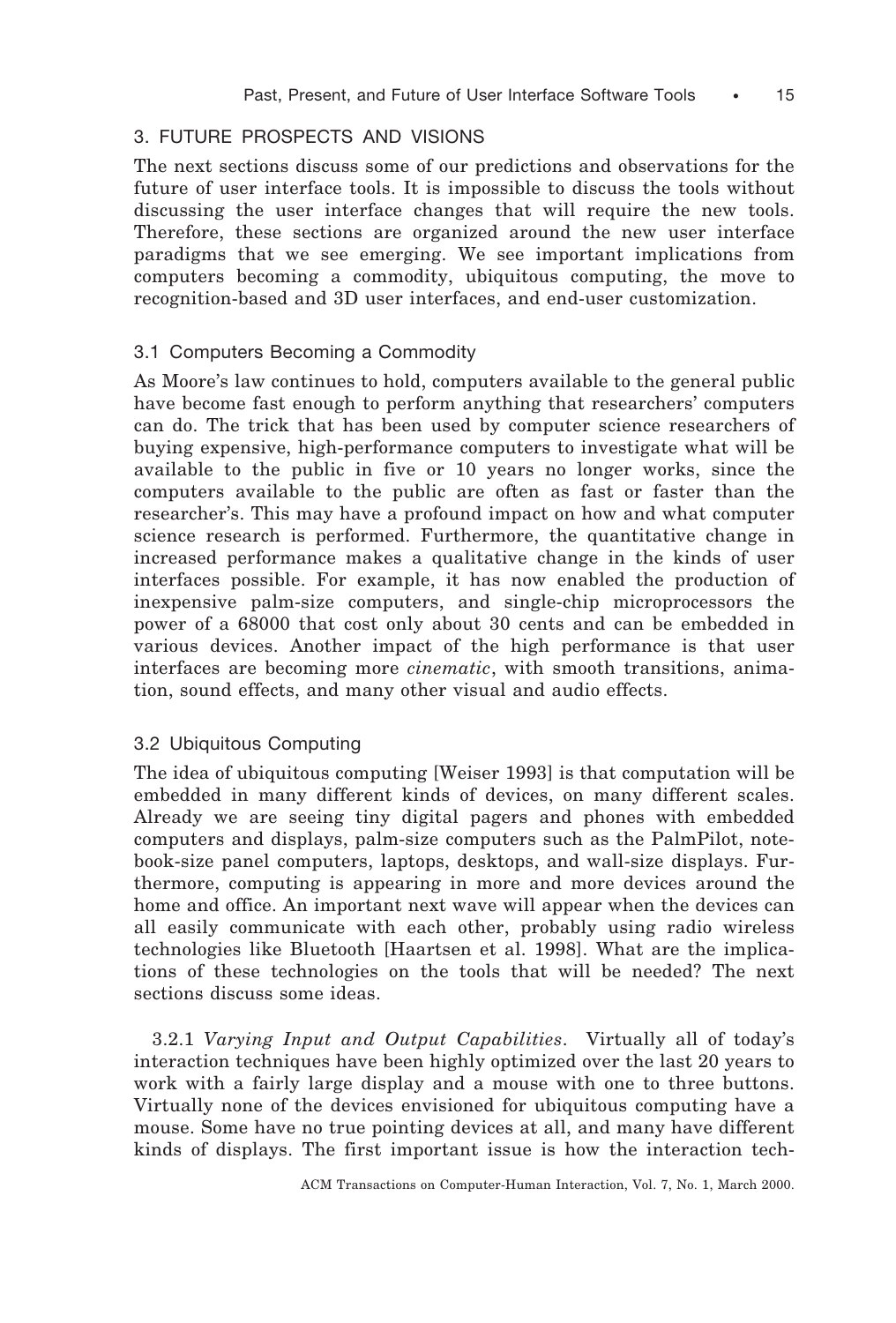niques should change to take these varying input and output hardware into account.

The most obvious impact is that developers will now have to create user interfaces that work with vastly different sizes and characteristics of displays. Whereas screens on desktop machines have only varied from 640  $\times$  480 to 1280  $\times$  1024 pixels (a factor of 4) and their screens vary from about 8 inches to about 20 inches in diagonal (a factor of 2.5), in the future, screens will be from cell phone displays  $(60 \times 80)$  pixels at about 2 inches in diagonal) to wall-size displays. (The DynaWall in the i-Land project [Streitz et al. 1999] is about  $3000 \times 1000$  pixels at 4.5 meters long and 1.1 meters tall. A wall-size display at Stanford is using a screen that is  $3796 \times 1436$ pixels and 6 feet  $\times$  2 feet [Winograd 1998].) These variations are factors of over 1000 in number of pixels and 100 for size. Current techniques have often made implicit assumptions about device characteristics. For example, standard widgets like pull-down menu bars cannot generally be used, since they may not fit on small screens, and on large screens they might be too high for some short users [Pier and Landay 1992]. There are starting to be examples of "real" 3D volumetric displays<sup>6</sup> that will clearly require entirely different interaction techniques.

Also the input modalities differ—cell phones have a numeric keypad and voice; palm-size displays have touch-sensitive screens and a stylus but no keyboard; other PDAs have tiny keyboards; and wall-size displays can often be touched or pointed at. Changing from a mouse to a stylus on a touchpad requires different interaction techniques. Some devices will also provide high-quality speech, gesture, and handwriting recognition. Many tools cannot handle a different number of mouse buttons, let alone the change from a mouse to a stylus, and the move to new input modalities such as speech, gestures, eye tracking, video cameras, and biofeedback<sup>7</sup> is completely out of the question for such tools.

Thus, the same user interfaces obviously cannot be used on all platforms. If a developer is creating an application that should run on a variety of platforms, it becomes much more difficult to hand-design the screens for each kind of display. There is not yet even standardization within devices of the same class. For example, different kinds of PDAs have quite different display characteristics and input methods.

This may encourage a return to the study of some techniques for device-independent user interface specification, so that developers can describe the input and output needs of their applications, so that vendors can describe the input and output capabilities of their devices, and so that users can specify their preferences. Then, the system might choose appropriate interaction techniques taking all of these into account.

3.2.2 *Tools to Rapidly Prototype Devices, not Just Software*. An important consideration for the new devices is unlike desktop machines that all

<sup>6</sup> For example, 3DTL (http://www.3dtl.com/)

<sup>7</sup> For example, BioControl Systems (http://www.biocontrol.com/)

ACM Transactions on Computer-Human Interaction, Vol. 7, No. 1, March 2000.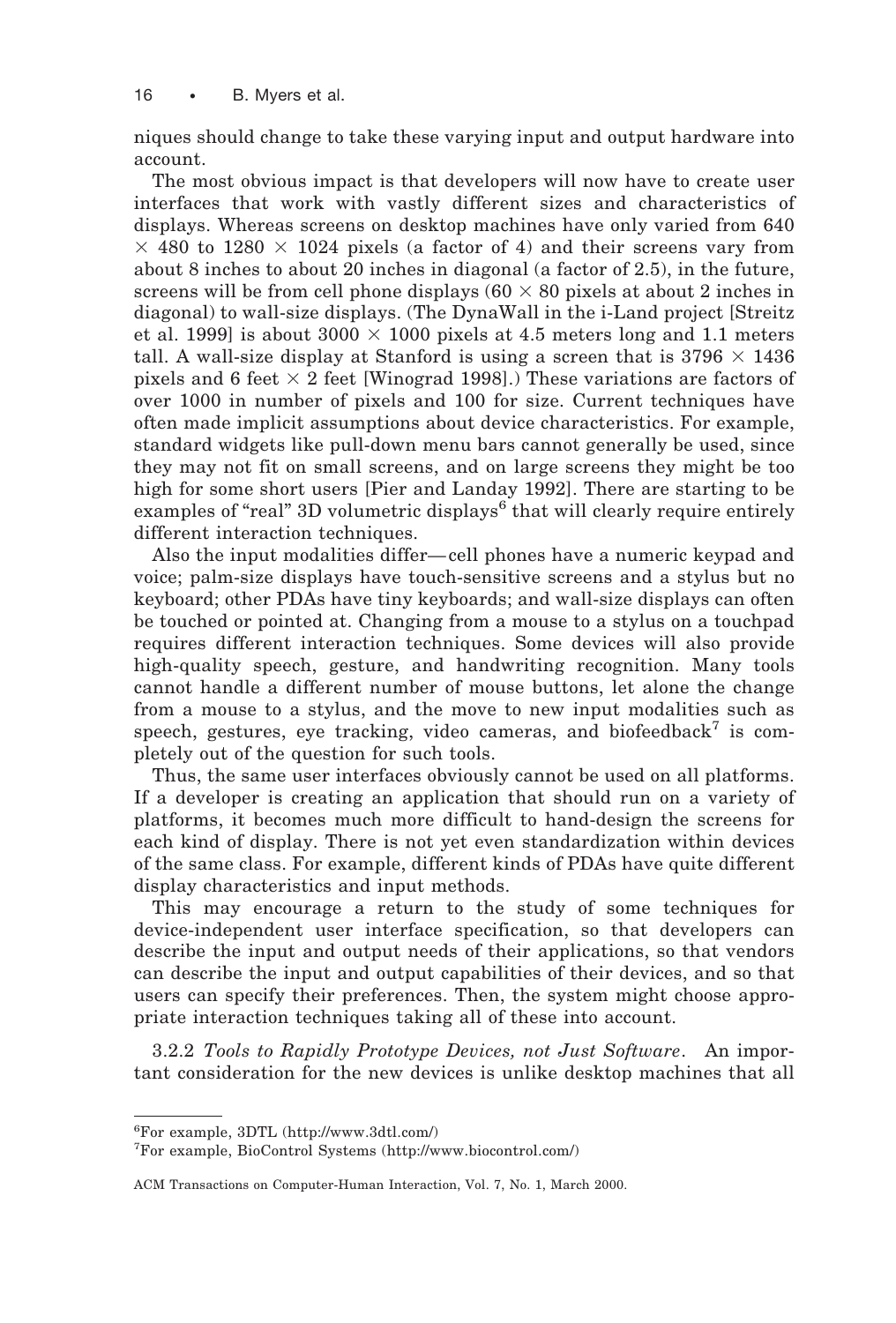have the same input and output capabilities (mouse, keyboard, and color screen), there will be a great variety of shapes, sizes, and input-output designs. Much of the user interface will be in built into the hardware itself, such as the physical buttons and switches. Therefore, the designer will have to take into account not only the software, but also the physical properties of the devices and their capabilities. Thus, we will need tools that support the rapid design and prototyping of the hardware. It will not be sufficient to use screen-based techniques for prototyping the hardware, since the pragmatics and usability cannot be evaluated solely from a simulation on a screen.

3.2.3 *Tools for Coordinating Multiple, Distributed Communicating Devices*. With the rise of the use of the Internet and World Wide Web, the computer is becoming a technology for communication more than for computation. This trend will significantly increase with the rise of ubiquitous computing. Many of the devices (cell phones, pagers) are already designed for communication from one person to another, and the computation is bringing added functionality and integration. As room-area wireless networks increasingly enable multiple devices to communicate, it will be more important that computers no longer are used as islands of computation and storage, but rather as part of an integrated, multimachine, multiperson environment. Furthermore, as people increasingly distribute their own computation across devices in their office, their home, their car, and their pocket, there will be an increasing need for people to communicate with themselves on different devices. Supporting collaboration with other people will be more complicated than with current multiuser applications such as GroupKit [Roseman and Greenberg 1996] or Microsoft Net-Meeting, since it can no longer be assumed that all the people have comparable computers. Instead, some users might be on a cell-phone from a car, while others are using PDAs on the train, or wall-size displays at home. Sometimes, users may have multiple devices in use at the same time. For example, the Pebbles project is investigating how PDAs can be used effectively at the same time as PCs [Myers et al. 1998]. Devices and people will have different levels of connectedness at different times, from disconnected, to connected with slow links, to being on a high-speed network. Decisions about what information is to be sent and shown to the user should be based on the importance and timeliness of the information and the capabilities of the current connection and devices. Furthermore, the user's interaction will need to take into account information from the Internet and information generated by sensors and people from all over the world. The status from the environment should also be taken into account (some call these "context-aware" user interfaces [Dey et al. 1998]).

The implications of all this on tools are profound. It will be important for tools to provide facilities to manage data sharing and synchronization, especially since it must be assumed that the data will go out of date while disconnected and will need to be updated when reconnected. Since data will be updated automatically by the environment and by other people, tech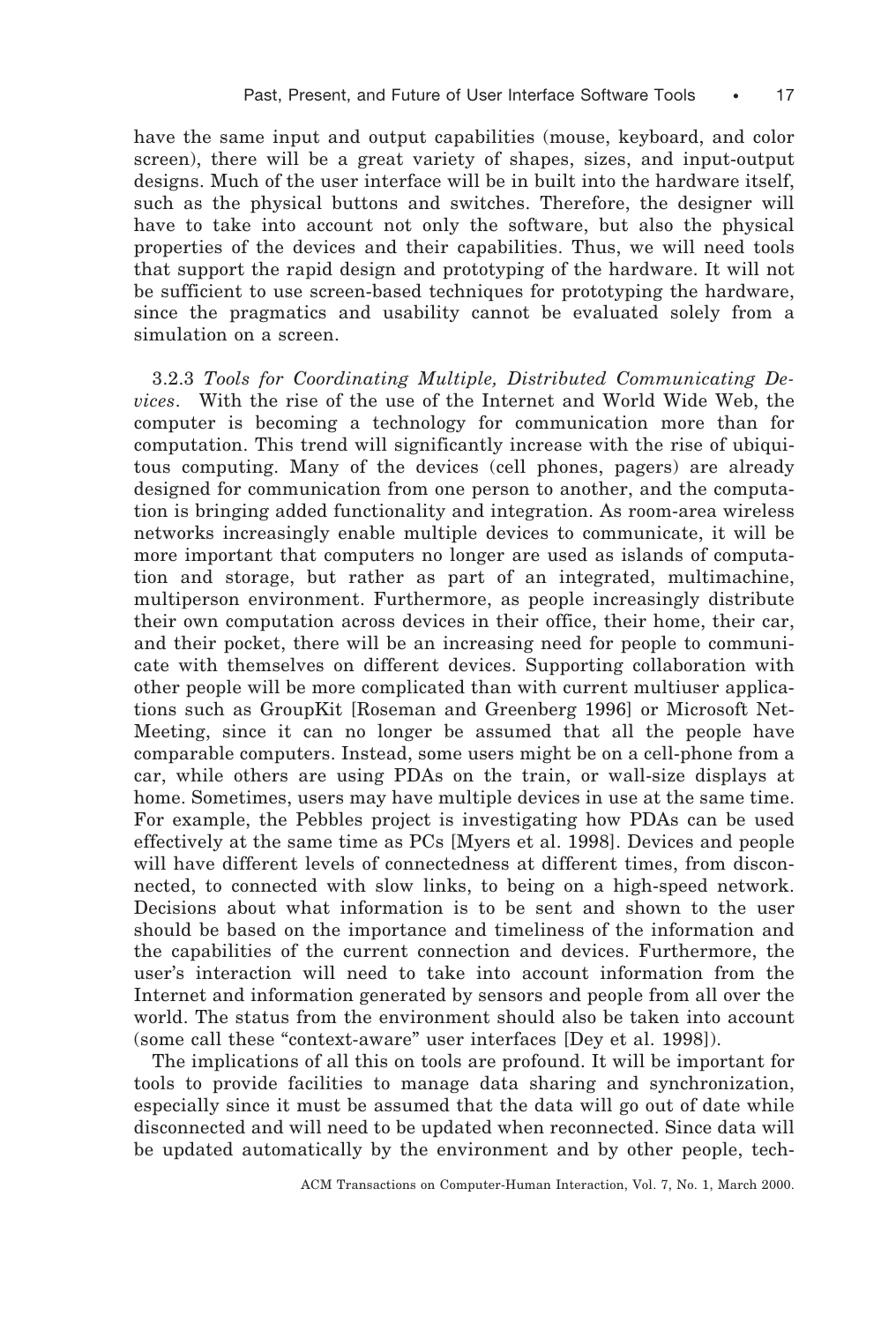18 • B. Myers et al.

niques for notification and awareness will be important. Furthermore, the tools will be needed to help present the information in an appropriate way for whatever device is being used. If the user has multiple devices in use at the same time, then the content and input might be spread over all the active devices. All applications running in this future environment should be cognizant of multiple people and sharing, so that group work can be easily accommodated. This implies that security issues will become increasingly important, and better user interfaces for monitoring, specifying, and testing security settings will be crucial.

Since these capabilities should be available to *all* applications, it will be important for them to be provided at a low level, which suggests that the supporting capabilities be included in the underlying operating system or toolkits.

### 3.3 Recognition-Based User Interfaces

Whereas most of today's tools provide good support for widgets such as menus and dialog boxes which use a keyboard and a mouse, these will be a much smaller proportion of the interfaces of the future. We expect to see substantially more use of techniques such as gestures, handwriting, and speech input and output. These are called *recognition-based* because they require software to interpret the input stream from the user to identify the content.

These new modalities will fundamentally change how interfaces are developed. To create speech user interfaces today requires learning about vocabularies, parsers, and Hidden-Markov-Models (HMMs). To create gestural interfaces, the programmer may need to know about HMMs, feature vectors, and/or Mahalanobis distance<sup>8</sup> (depending on the recognition technology). Tools will be needed that hide all of this complexity and provide an easy-to-use interface for programmers.

Beyond getting a speech interface to work for a single application, it will be necessary for applications to support many different kinds of modalities. Where the form and mode of the output generated by computer-based systems is currently defined by the system designer, a new trend may be to increasingly allow the user to determine the way in which the computer will interact and to support multiple modalities at the same time. For instance, the user may determine that in a given situation, textual natural language output is preferred to speech, or that pictures may be more appropriate than words. These distinctions will be made dynamically, based on the abilities of the user or the limitations of the presentation environment. For example, there is evidence that users should be encouraged to switch modalities (e.g., from speech to handwriting) if the system is having difficulty interpreting their input [Suhm et al. 1996]. As the computing environment used to present data becomes distinct from the environment used to create or store information, interface systems will

<sup>8</sup> Used by the popular Rubine recognizer [Rubine 1991].

ACM Transactions on Computer-Human Interaction, Vol. 7, No. 1, March 2000.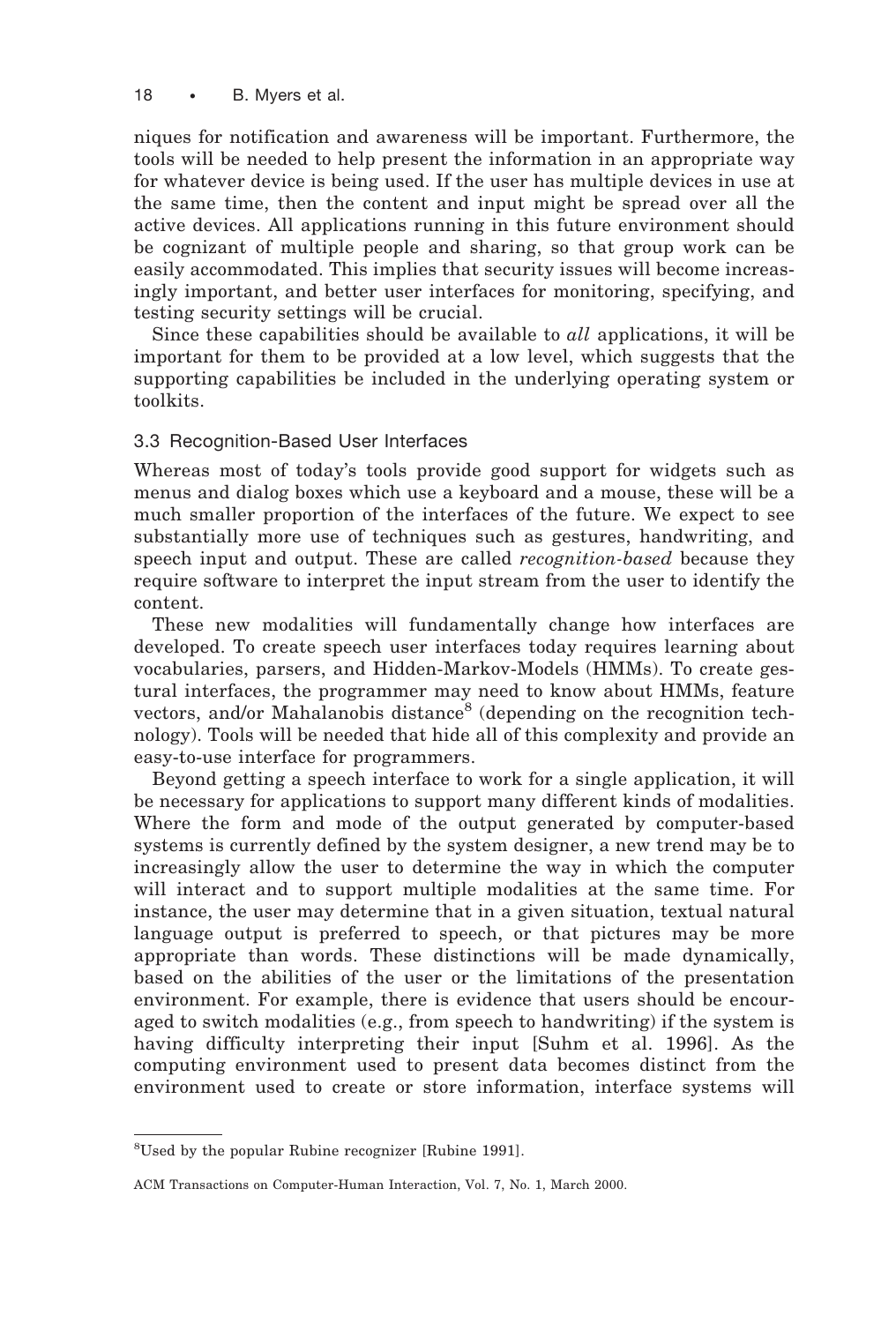need to support information adaptation as a fundamental property of information delivery.

Recognition-based interfaces have a number of fundamental differences from today's interfaces. The primary difference is that the input is uncertain—the recognizer can make errors interpreting the input. Therefore, interfaces must contain feedback facilities to allow the user to monitor and correct the interpretation. Furthermore, interpreting the input often requires deep knowledge about the context of the application. For example, to interpret "move the red truck to here," the system needs access to the objects in the application (to find the red truck) along with timing information about pointing gestures (to find "here").

There are significant implications for tool design. First, a conventional event-based model may no longer work, since recognition systems need to provide input continuously, rather than just in discrete events when they are finished. For example, when encircling objects with a gesture and continuing to move, the objects should start moving immediately when the boundary is closed, rather than waiting for the end of the gesture. Similarly, in speech, the interpretation of the speech should begin immediately, and feedback should be provided as soon as possible. Temporal coordination with other modalities (such as pointing) requires that the continuous nature of the input be preserved.

Another issue is the separation of knowledge about the application's contents. Today's user interface tools work without any deep knowledge about what the application is doing—they only need to know the surface widgets and appearance. To support the new modalities, this will no longer work. We believe an appropriate architecture is for the tools to have access to the main application data structures and internals. Otherwise, each application will need to deal with its own speech interpretation, which is undesirable. Increasingly, future user interfaces will be built around standardized data structures or "knowledge bases" to make these facilities available without requiring each application to rebuild them. The current trend toward "reflection" and the "open data model" is a step in this direction. However, this is a deep unsolved problem in artificial intelligence systems in general, so we should not expect any solutions in the near term.

#### 3.4 Three-Dimensional Technologies

Another trend is the migration from two-dimensional presentation space (or a 2 1/2–dimensional space, in the case of overlapping windows) to three-dimensional space. Three-dimensional technologies offer significant opportunities for human-computer interfaces. Application areas that may benefit from three-dimensional interfaces include training and simulation, as well as interactive exploration of complex data environments.

Providing tools for 3D is a very difficult problem, as can be seen by the lack of acceptance for the Virtual Reality Modeling Language (VRML), which was to be a 3D standard for the World Wide Web. For 3D to be effective, the notions of selecting and interacting with information will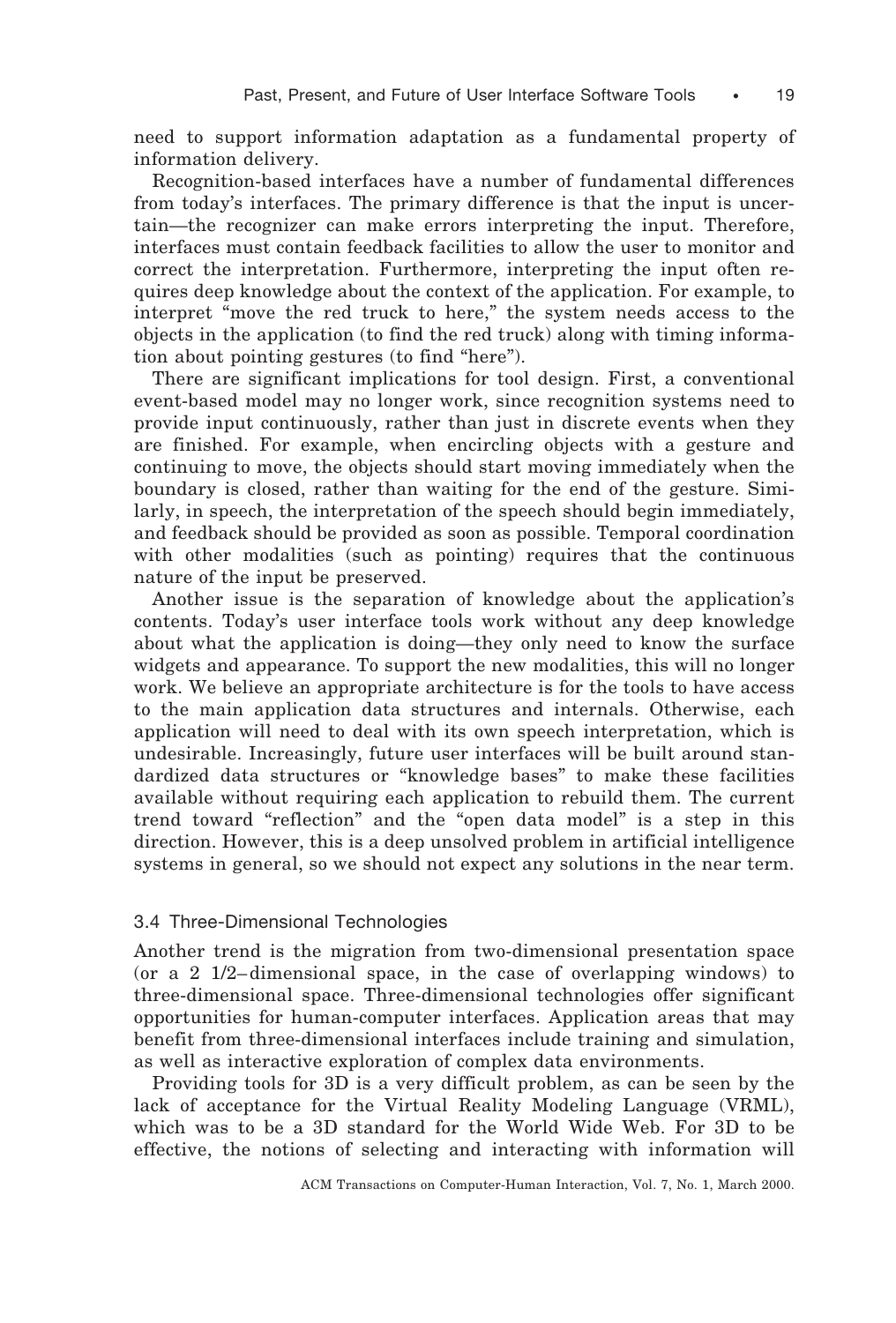need to be revised, and techniques for navigating through information spaces will need to be radically altered from the present page-based models. Researchers are still at the stage where they are developing new interaction techniques, gestures and metaphors for 3D interfaces. We predict the need to settle on a set of 3D interaction techniques and 3D widgets before high-level tools for interactive behaviors will be possible. Some research systems, such as Alice [Pausch et al. 1995], are exploring how to hide the mathematics, which will be increasingly important in the tools of the future. Providing support in a 3D toolkit in 1999 suffers from the problems that 2D toolkits had 15 years ago. First, the need for performance causes the underlying implementation details to be visible even though higher-level abstractions should be hiding them. Second, we are not sure what applications will be developed with this new style. In this regard, 3D interfaces are probably in worse shape than 2D interfaces were, because 2D interfaces were able to adopt many paper conventions, e.g., in desktop publishing. Until a breakthrough occurs in our understanding of what kinds of applications 3D will be useful for, it will be extremely difficult for toolkits to know what abstractions to provide. A central aspect of three-dimensional interfaces is "near-real-time" interactivity, the ability for the system to respond quickly enough that the effect of direct manipulation is achieved. Near-real-time interactivity implies strong performance demands that touch on all aspects of an application, from data management through computation to graphical rendering. Designing interfaces and applications to meet these demands in an application-independent manner presents a major challenge to the HCI community. Maintaining the required performance in the context of an unpredictable user-configured environment implies a "time-critical" capability, where the system automatically gracefully degrades quality in order to maintain performance. The design of general algorithms for time-critical applications is a new area and a significant challenge.

## 3.5 End-User Programming, Customization, and Scripting

One of the most successful computer programs of all time is the spreadsheet, and the primary reason for its success is that end-users can program (by writing formulas and macros).<sup>9</sup> However, *end-user programming* is rare in other applications, and where it exists, usually requires learning conventional programming. An important reason that the World Wide Web has been so successful is that everyone can create his or her own pages. However, for "active" pages that use forms, animations, or computation, again programming is required, usually by a professional programmer using a programming language like PERL or Java. "Productivity applica-

<sup>9</sup> It is interesting to note that spreadsheet formulas are a form of constraint and are tremendously successful, whereas constraints for programmers have not been successful. We conjecture that this is because constraints fit with the business person's mental model who just needs a computation and an answer, but not with the programmer's who needs more control over performance and methods. A key for any tool is to fit with the users' model.

ACM Transactions on Computer-Human Interaction, Vol. 7, No. 1, March 2000.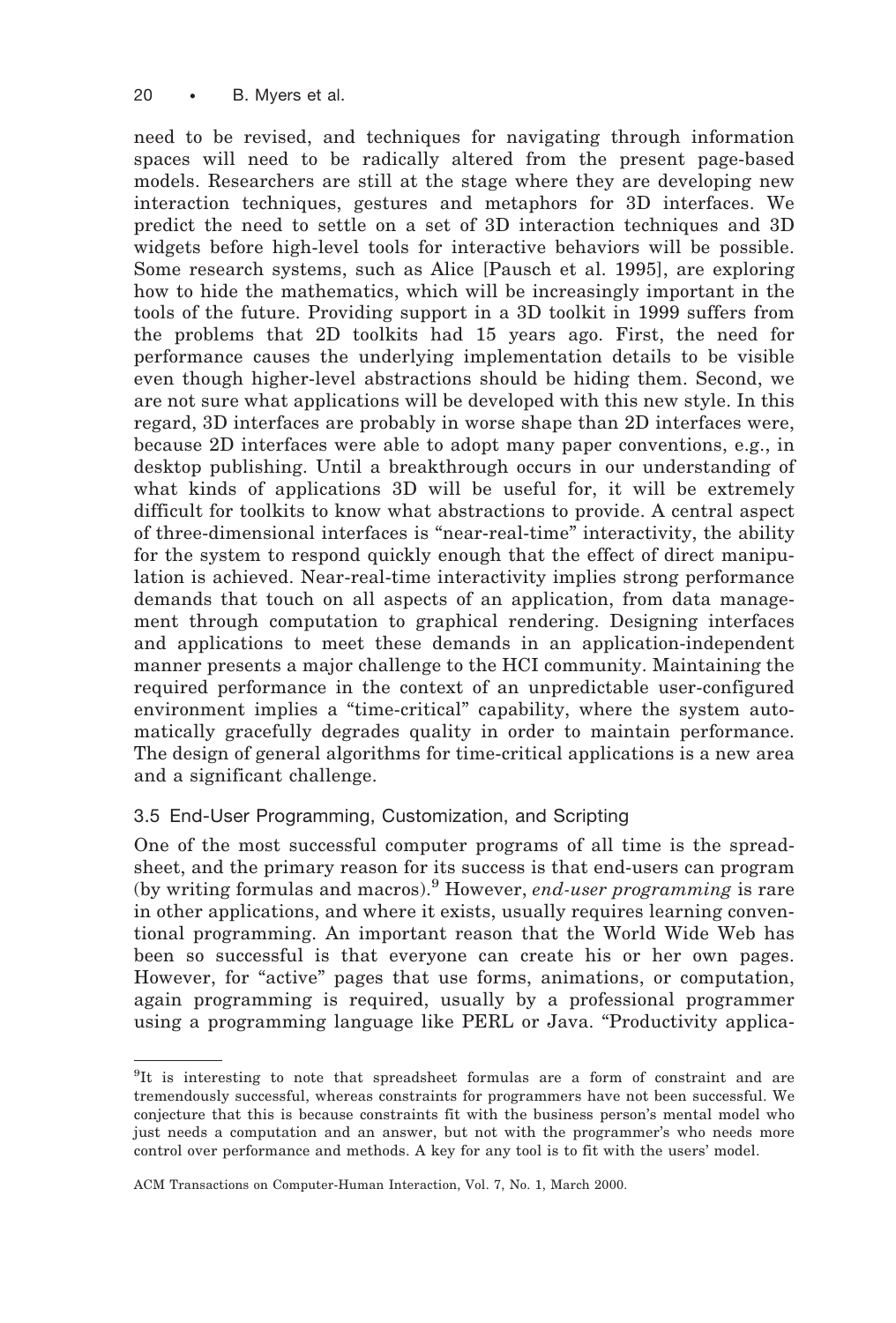tions" are becoming increasingly programmable (e.g., by writing Visual Basic scripts for Microsoft Word), but only to those with some affinity for programming. Other systems use what are called *scripting languages*, such as Lingo for MacroMedia Director, but these are often fairly conventional programming languages.

End-user programming will be increasingly important in the future. No matter how successful interface designers are, systems will still need to be customized to the needs of particular users. Although there will likely be generic structures, e.g., in an email filtering system, that can be shared, such systems and agents will always need to be tailored to meet personal requirements. Better interfaces and understandings of end-user programming are needed. Furthermore, these capabilities should not be built into individual applications as is done today, since this means that the user must learn a different programming technique for each application. Instead, the facilities should be provided at the system level, and therefore should be part of the underlying toolkit.

The important research problem with scripting and customization is that the threshold is still too high—it is too difficult to learn how to program. The threshold and ceiling issues are illustrated by the research on "Gentle Slope Systems" [Myers et al. 1992] which are systems where for each incremental increase in the level of customizability, the user only needs to learn an incremental amount. This is contrasted with most systems which have "walls" where the user must stop and learn many new concepts and techniques to make further progress (see Figure 1).

### 3.6 Further Issues for Future Tools

In addition to the issues discussed above, we see some additional trends in the near future that will contradict assumptions built into today's tools.

- —*Skill and dexterity levels of users:* Most current interfaces assume an average level of dexterity and manual skill on the part of the user. However, based on current demographics we know that as time passes there will be many more older adults using interactive systems (not to mention younger, but disabled persons). With aging comes an inevitable decline in motor, memory, and perceptual skills. However, while some retrofitting of graphical interfaces for special needs users has taken place, only a little work has been performed on specific interaction technique support for older adults (e.g., Worden et al. [1997], Meyer et al. [1997], and Tobias [1987]). This again makes the notion of a single fixed library of interactive components problematic and may require redesign of many accepted interactive techniques and the tools that support them.
- —*Nonoverlapping layout or rectangular and opaque interactive components:* Early toolkits (such as the Macintosh toolbox) assumed that interactive widgets such as buttons and text fields would not overlap. Other toolkits (most notably those coming with the X Windows system such as xtk [McCormack and Asente 1988] and systems that were heavily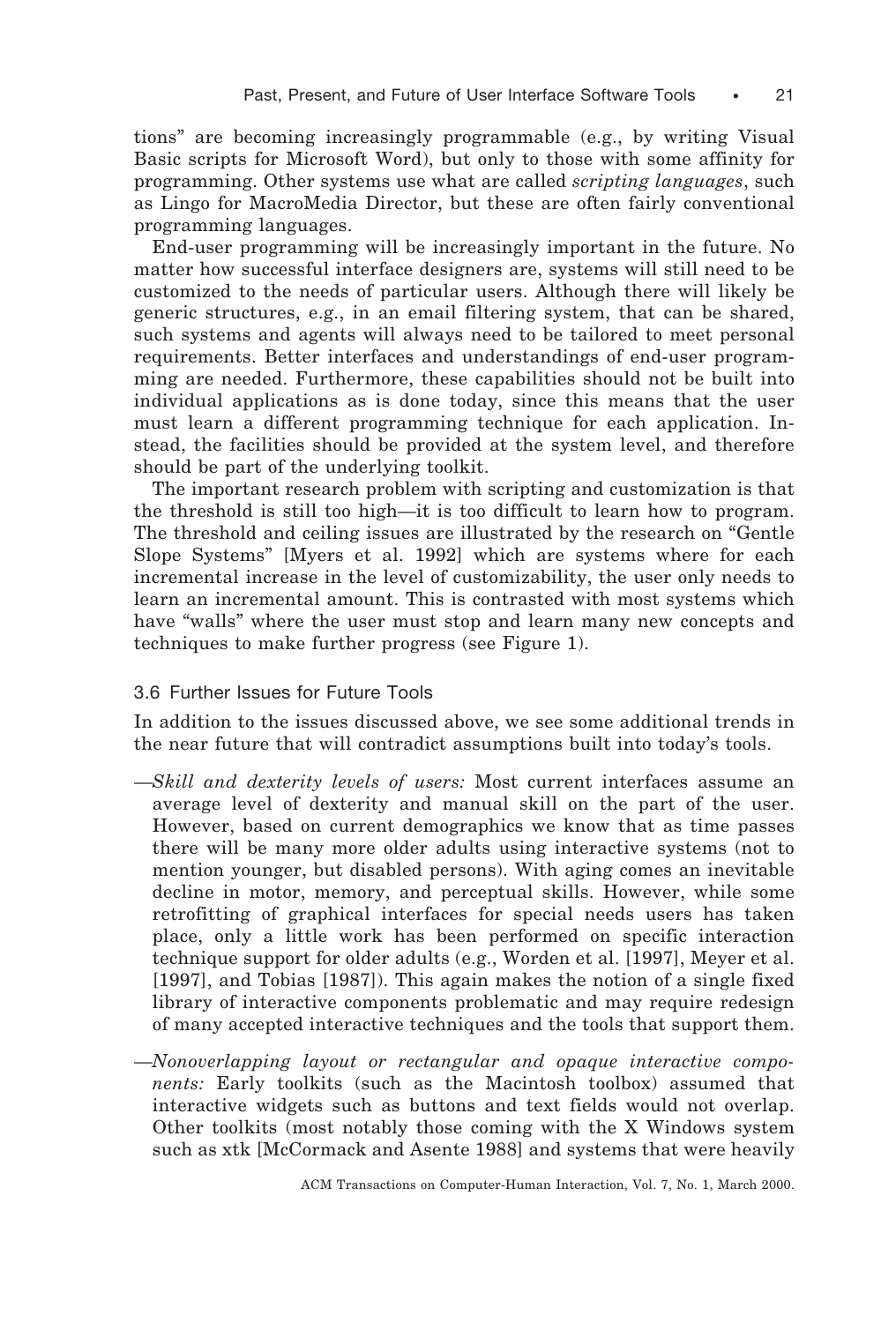

Sophistication of what can be created

Fig. 1. The intent of this graph is to try to give a feel for how hard it is to use the tools to create things of different levels of sophistication. For example, with C, it is quite hard to get started, so the Y intercept (threshold) is high up. The vertical walls are where the designer needs to stop and learn something entirely new. For C, the wall is where the user needs to learn the Microsoft Foundation Classes (MFC) to do graphics. With Visual Basic, it is easier to get started, so the Y intercept is lower. However, Visual Basic has two walls: one when you have to learn the Basic programming language and another when you have to learn C. Click and Create is a menu-based tool from Corel, and its line stops (so it has a low ceiling) because it does not have an extension language. So, you can only do what is available from the menus and dialog boxes.

influenced by it such as the Java AWT) instead assumed that overlap was possible, but that all components were rectangular and opaque. These assumptions worked well for early GUI interfaces. However, they have more recently become rather limiting, and they typically preclude techniques such as translucency [Kramer 1994] and Magic Lens interactions [Bier et al. 1993] which show great promise and are now technically feasible.

—*Using fixed libraries of interactive components:* Most toolkits have long assumed that a fixed library of interactive components covered the vast majority of interfaces that were to be built. As a result, they have placed an emphasis on making components from the library easy to employ, while generally neglecting the issue of making it easy to create new interactive components. For example, creating a new widget in the popular Motif toolkit is very difficult. The implicit or explicit assumptions (and in some cases simply poor early design choices [Rosenberg et al. 1990]) made by a system significantly limit the kinds of things that can be (easily) accomplished with it.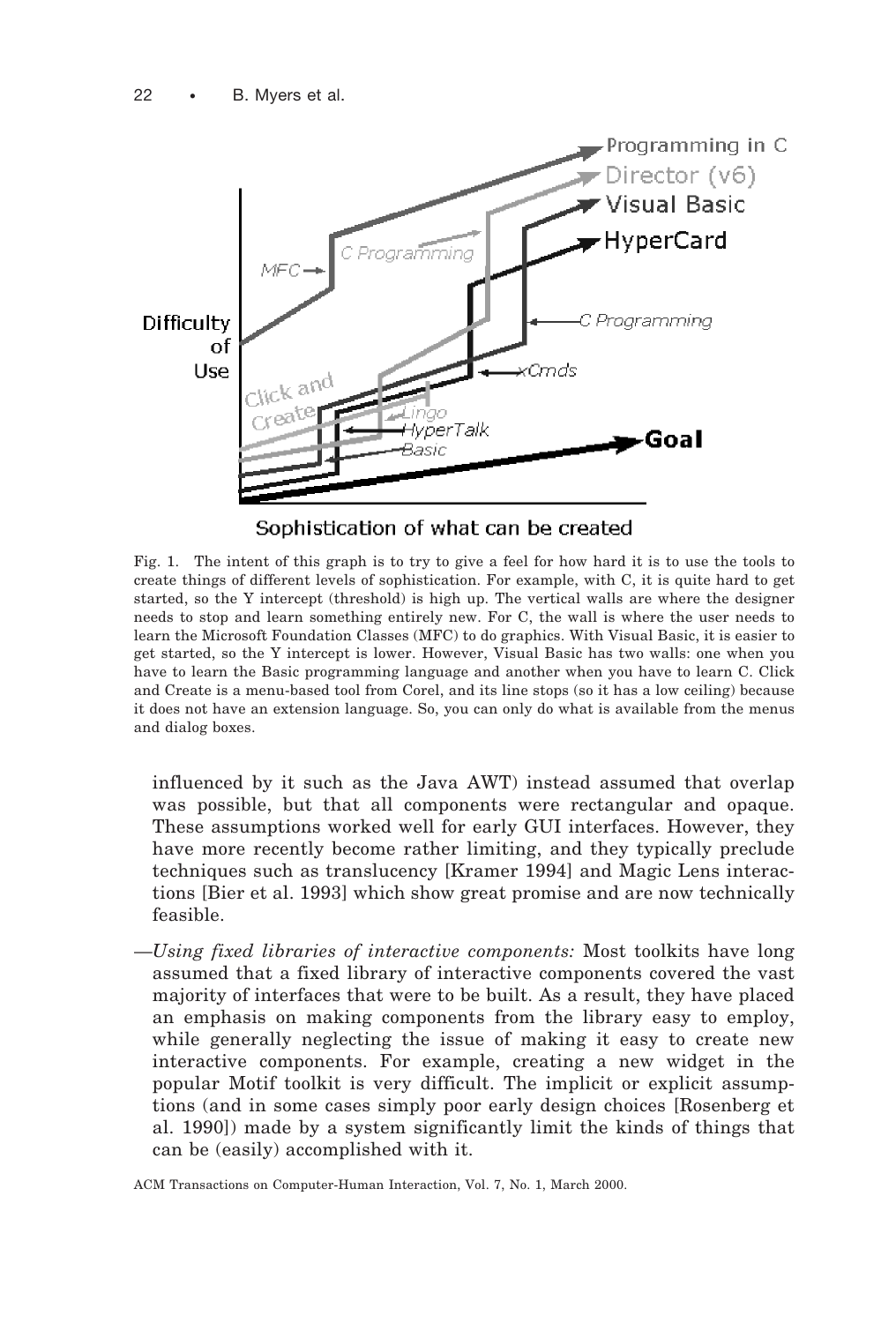- —*Interactive setting:* Much of the current user interface design knowledge (and hence the supporting tools) also implicitly makes assumptions about the setting in which a user acts. For example, most interfaces assume that the user is sitting, has two hands available, and can look at the interface while operating it. However, some of these properties do not hold in many situations in the world where computational support could be valuable (e.g., while driving, or lying under a machine being repaired).
- —*Requiring the user's full attention:* Almost all current interfaces assume that they have the user's full attention—they typically do very little unless the user pays attention to them and acts upon them. However, with ubiquitous computing, the number of devices for each user is multiplying. If each of these demands a small piece of the user's attention, the aggregate result may be quite unpleasant. As a result, there is a clear need for new interaction paradigms that minimize the amount of attention demanded [Weiser and Brown 1996]. With these interfaces will be a need for tools which explicitly consider human attention as part of the design criteria. This may require a strong integration of cognitive science knowledge that to date has not been directly employed in user interface tools.
- —*Support for Evaluation:* Today's tools focus on the design and implementation of user interfaces. However, achieving the general goal of supporting rapid iteration of designs requires rapid evaluation, as well as rapid implementation. Unfortunately, few tools have provided explicit support for evaluation. This is partially because tools that have tried, such as MIKE [Olsen and Halversen 1988], discovered that there are very few metrics that can be applied by computers. A new generation of tools is trying to evaluate how people will interact with interfaces by automatically creating cognitive models from high-level descriptions of the user interface [Kieras et al. 1995]. However, this work is very preliminary, and much more research is needed.
- —*Creating usable interfaces:* Going even further, tools might enforce or at least encourage user interfaces that were highly usable, rather than today's stance that tools should be neutral and leave the design mostly to the human designer.

## 4. OPERATING SYSTEM ISSUES

What is the "operating system" in today's systems? Does the Window Manager count as part of the operating system? What about the toolkit that provides access to the standard drawing capabilities and widgets (e.g., Win32 and the Microsoft Foundation Classes)? Today, there is even a legal debate about whether the Web browser can be considered part of the operating system. Furthermore, the distinction between the design-time tools (used for creating the user interface) and the run-time tools (to execute the interface) blur as more services are used by both. It seems clear that the facilities that are provided by the "operating system" will continue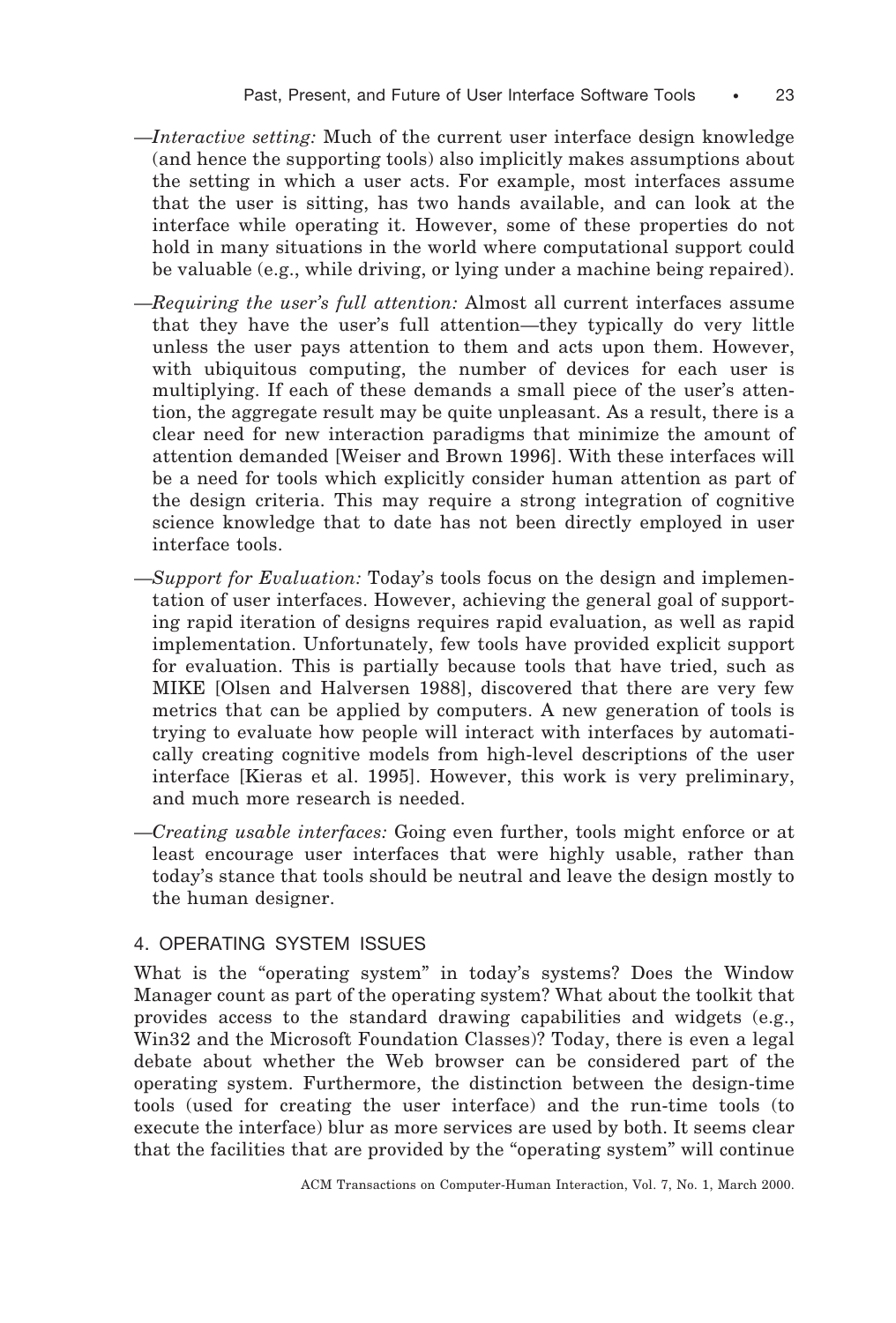to expand, and many of the features and tools that this article discusses will be included in what is called the operating system, for good or ill.

Some of the capabilities *must* be provided at a very low level. For instance, access to information about the input, output, and communication capabilities of devices must be provided to the application software, so that it can make intelligent choices about the user interface. For instance, Windows CE for palm-size devices seems to make it impossible to find out what kinds of hardware buttons are available on the PDA. Another example is that none of today's networking interfaces make it possible for an application to decide how fast a connection is available. In fact, it is usually impossible to find out if you are connected *at all*, so applications freeze up for minutes waiting to see if the network might respond, when the operating system could easily tell that the machine is disconnected. This is unacceptable. Interfaces of the future will need to make intelligent choices based on knowledge about the current capabilities of the device and its connections to the environment.

Other capabilities might be provided on top of the operating system, but alternatively might be part of it. For applications to run on a variety of devices, a portable infrastructure must be provided, possibly like the Java run-time library. There will also need to be high-level protocols for accessing information on distributed files. End-user programming support will be needed across multiple applications, so this should be provided in a universally applicable form. Ideally, all of these required capabilities will be available, but not bundled with the operating system. More progress will be made if multiple vendors and research groups can compete to provide the best possible tools.

#### 5. CONCLUSIONS

Generally, research and innovation in tools trail innovation in user interface design, since it only makes sense to develop tools when you know for what kinds of interfaces you are building tools. Given the consolidation of the user interface on the desktop metaphor in the last 15 years, it is not surprising that tools have matured to the point where commercial tools have fairly successfully covered the important aspects of user interface construction. It is clear that the research on user interface software tools has had enormous impact on the process of software development. However, we believe that user interface design is poised for a radical change in the near future, primarily brought on by the rise of ubiquitous computing, recognition-based user interfaces, 3D, and other technologies. Therefore, we expect to see a resurgence of interest and research on user interface software tools in order to support the new user interface styles.

We believe that these new tools will be organized around providing a rich context of information about the user, the devices, and the application's state, rather than around events. This will enable end-user programming, recognition-based user interfaces, and the data sharing needed for ubiquitous computing. It will be important to have replaceable user interfaces for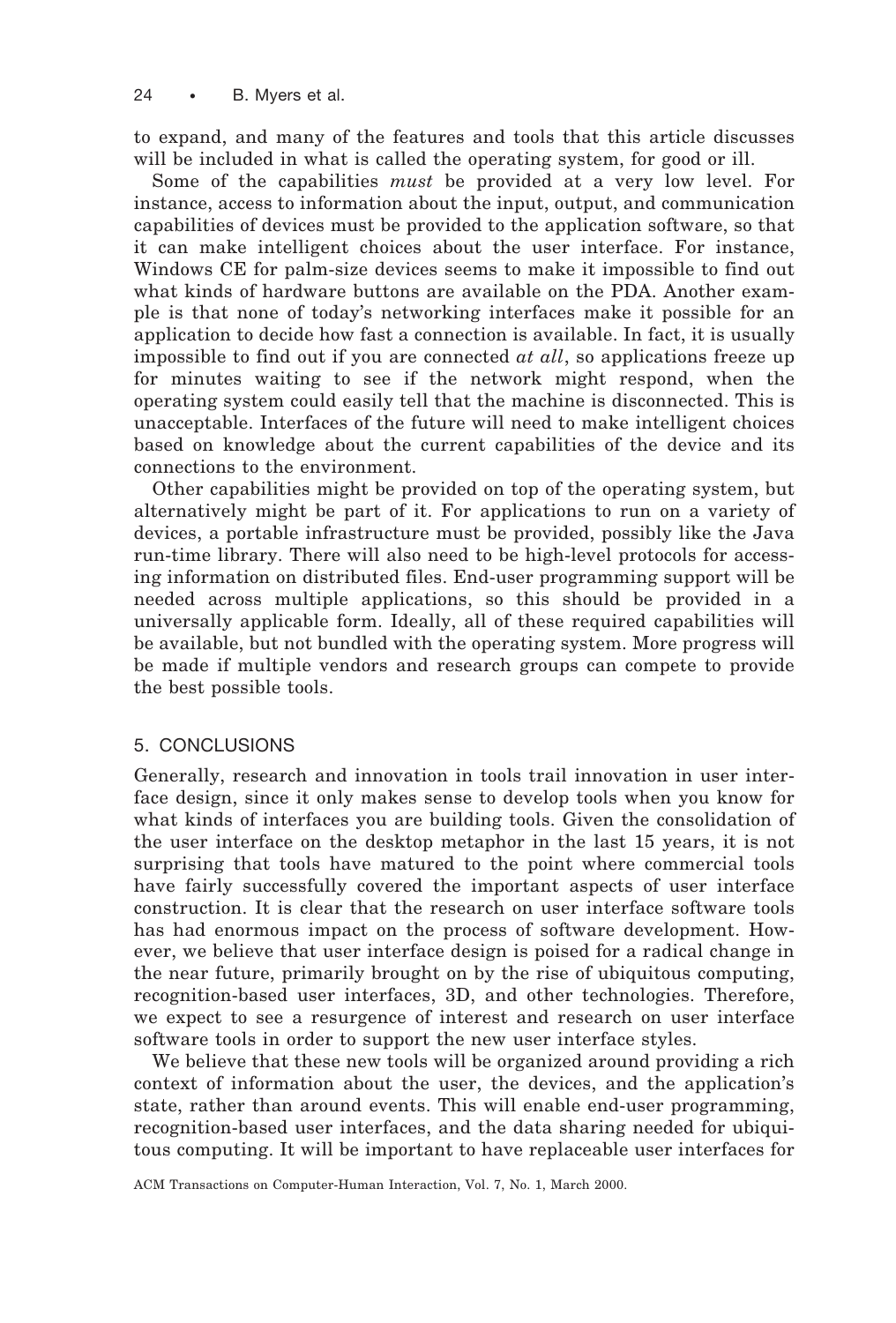the same applications to provide different user interfaces on different devices for ubiquitous computing, and to support customization. This will include having a procedural interface to everything that can be performed by the user. We recommend that tools aim to have a low threshold so that they are easy to use, but still provide a high ceiling. Predictability seems to be very important to programmers and should not be sacrificed to make the tools "smarter." Naturally, the most successful tools will cover the most useful parts of the interface. All of these challenges provide new opportunities and research problems for the user interface tools of the future.

#### ACKNOWLEDGMENTS

The authors wish to thank Brad Vander Zanden, Dan Olsen, Rob Miller, Rich McDaniel, and the referees for their help with this article.

#### **REFERENCES**

- BIER, E. A., STONE, M. C., PIER, K., BUXTON, W., AND DEROSE, T. D. 1993. Toolglass and magic lenses: The see-through interface. In *Proceedings of the ACM Conference on Computer Graphics* (SIGGRAPH '93, Anaheim, CA, Aug. 1–6, 1993), M. C. Whitton, Ed. ACM Press, New York, NY, 73–80.
- BORNING, A. 1981. The programming langauge aspects of ThingLab, a constraint-oriented simulation laboratory. *ACM Trans. Program. Lang. Syst. 3*, 4 (Oct.), 353–387.
- BUXTON, W., LAMB, M. R., SHERMAN, D., AND SMITH, K. C. 1983. Towards a comprehensive user interface management system. In *Proceedings of the ACM Conference on Computer Graphics* (SIGGRAPH '83, Detroit, MI, July25–29), P. Tanner, Ed. ACM, New York, NY, 35–42.
- DEY, A. K., ABOWD, G. D., AND WOOD, A. 1998. CyberDesk: A framework for providing self-integrating context-aware services. In *Proceedings of the 1998 international conference on Intelligent User Interfaces* (IUI '98, San Francisco, CA, Jan. 6–9, 1998), L. G. Terveen, P. Johnson, and J. Mark, Eds. ACM Press, New York, NY, 47–54.
- ENGELBART, D. C. AND ENGLISH, W. K. 1988. A research center for augmenting human intellect. In *Computer-Supported Cooperative Work: A Book of Readings*, I. Greif, Ed. Morgan Kaufmann Publishers Inc., San Francisco, CA, 81–105. The original publication of this item appeared in 1964.
- ENGLISH, W. K., ENGELBART, D. C., AND BERMAN, M. L. 1967. Display selection techniques for text manipulation. *IEEE Trans. Hum. Factors Elec. HFE-8*, 1.
- GREEN, M. 1985. The University of Alberta User Interface Management System. In *Proceedings of the ACM Conference on Computer Graphics* (SIGGRAPH '85, San Francisco, CA), ACM, New York, NY, 205–213.
- HAARTSEN, J., NAGHSHINEH, B., INOUYE, J., JOERESSEN, O., AND ALLEN, W. 1998. Bluetooth: Vision, goals, and architecture. *Mobile Comput. Commun. Rev. 2*, 4, 38–45.
- HAYES, P. J., SZEKELY, P. A., AND LERNER, R. A. 1985. Design alternatives for user interface management systems based on experience with COUSIN. In *Proceedings of the ACM Conference on Human Factors in Computing Systems* (CHI '85, San Francisco, CA, Apr. 14–18), ACM, New York, NY, 169–175.
- HENDERSON, D. A., JR. 1986. The Trillium user interface design environment. In *Proceedings of the ACM Conference on Human Factors in Computing Systems* (CHI '86, Boston, MA, Apr. 13–17), M. Mantei and P. Orbeton, Eds. ACM Press, New York, NY, 221–227.
- HENDERSON, D. A. AND CARD, S. 1986. Rooms: The use of multiple virtual workspaces to reduce space contention in a window-based graphical user interface. *ACM Trans. Graph. 5*, 3 (July 1986), 211–243.
- HILL, R. D. 1986. Supporting concurrency, communication, and synchronization in humancomputer interaction—the Sassafras UIMS. *ACM Trans. Graph. 5*, 3 (July 1986), 179–210.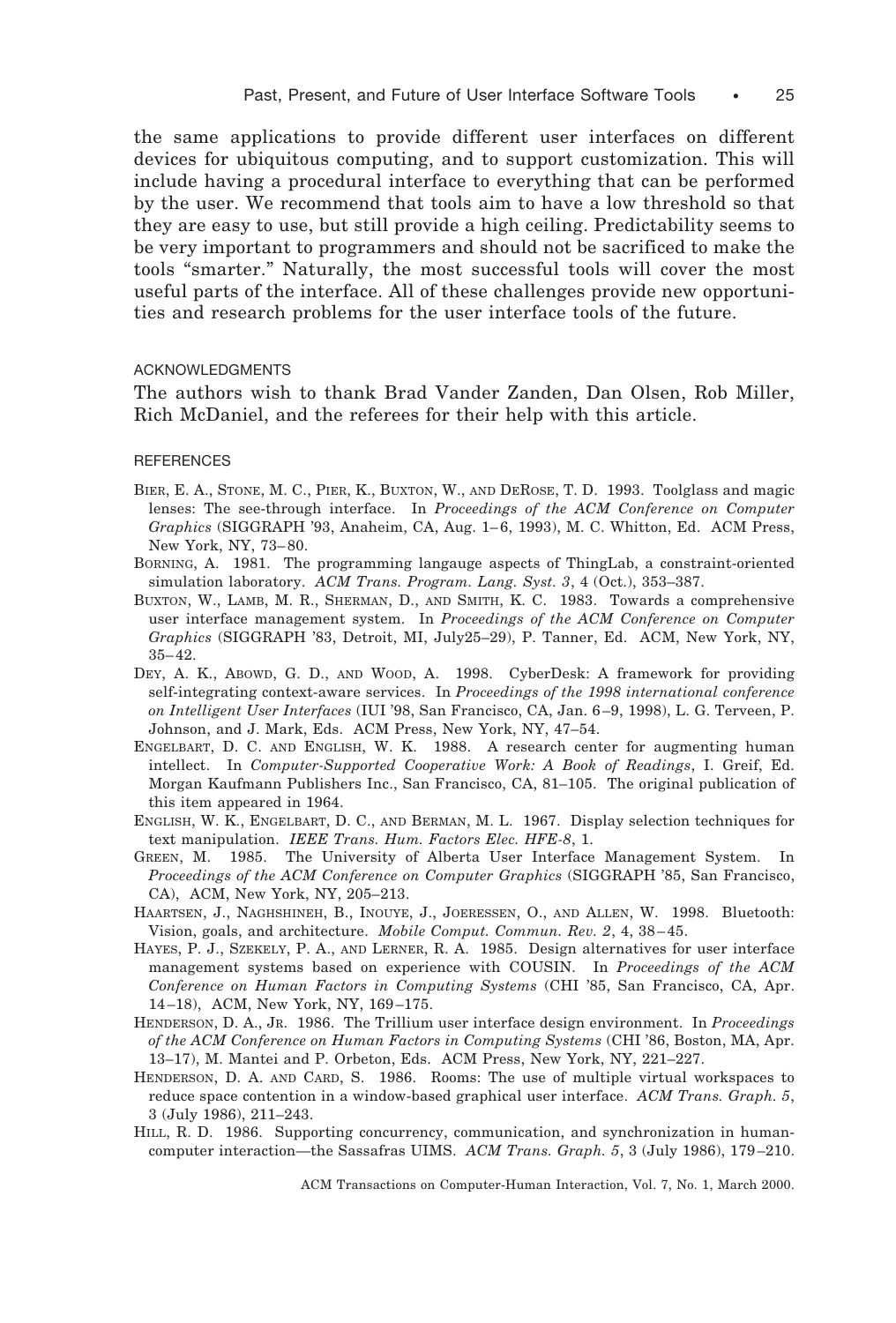- HILL, R. D., BRINCK, T., ROHALL, S. L., PATTERSON, J. F., AND WILNER, W. 1994. The Rendezvous architecture and language for constructing multiuser applications. *ACM Trans. Comput. Hum. Interact. 1*, 2 (June 1994), 81–125.
- HUDSON, S. E. AND KING, R. 1986. A generator of direct manipulation office systems. *ACM Trans. Inf. Syst. 4*, 2 (Apr. 1986), 132–163.
- HUDSON, S. E. AND SMITH, I. 1997. Supporting dynamic downloadable appearances in an extensible user interface toolkit. In *Proceedings of the 10th Annual ACM Symposium on User Interface Software and Technology* (UIST '97, Banff, Alberta, Canada, Oct. 14–17), G. Robertson and C. Schmandt, Eds. ACM Press, New York, NY, 159–168.
- JACOB, R. J. K. 1986. A specification language for direct-manipulation user interfaces. *ACM Trans. Graph. 5*, 4 (Oct. 1986), 283–317. http://www.eecs.tufts.edu/˜jacob/papers/tog.txt; http://www.eecs.tufts.edu/~jacob/papers/tog.ps.
- KASIK, D. J. 1982. A user interface management system. *Comput. Graph. 16*, 3, 99–106.
- KAY, A. 1969. The reactive engine. Ph.D. Dissertation. Electrical Engineering and Computer Science, University of Utah, UT.
- KIERAS, D. E., WOOD, S. D., ABOTEL, K., AND HORNOF, A. 1995. GLEAN: A computer-based tool for rapid GOMS model usability evaluation of user interface designs. In *Proceedings of the 8th ACM Symposium on User Interface and Software Technology* (UIST '95, Pittsburgh, PA, Nov 14–17), G. Robertson, Ed. ACM Press, New York, NY, 91–100.
- KOVED, L. AND SHNEIDERMAN, B. 1986. Embedded menus: Selecting items in context. *Commun. ACM 29*, 4 (Apr. 1986), 312–318.
- KRAMER, A. 1994. Translucent patches—dissolving windows. In *Proceedings of the 7th Annual ACM Symposium on User Interface Software and Technology* (UIST '94, Marina del Rey, CA, Nov. 2–4), P. Szekely, Ed. ACM Press, New York, NY, 121–130.
- LASKY, M. S., MCCRACKEN, H., AND BIELSKI, V. 1998. Just how helpful are handhelds?. *CNN Interact. 9809*, 09 (Sept 9).
- LUTZ, M. 1996. *Programming Python*. O'Reilly & Associates, Inc., Sebastopol, CA.
- MCCORMACK, J. AND ASENTE, P. 1988. An overview of the X toolkit. In *Proceedings of the ACM SIGGRAPH Symposium on User Interface Software and Technology* (UIST '88, Banff, Alberta, Canada), ACM, New York, NY, 46–55.
- MEYER, B., SIT, R. A., SPAULDING, V. A., MEAD, S. E., AND WALKER, N. 1997. Age group differences in World Wide Web navigation. In *Adjunct Proceedings of the ACM Conference on Human Factors in Computing Systems, Extended Abstracts* (CHI '97, Atlanta, GA, Mar. 22–27), S. Permberton, Ed. ACM Press, New York, NY, 295–296.
- MYERS, B. A. 1995. User interface software tools. *ACM Trans. Comput. Hum. Interact. 2*, 1 (Mar. 1995), 64–103.
- MYERS, B. A. 1998. A brief history of human-computer interaction technology. *interactions 5*, 2, 44–54.
- MYERS, B. A., GIUSE, D. A., DANNENBERG, R. B., KOSBIE, D. S., PERVIN, E., MICKISH, A., ZANDEN, B. V., AND MARCHAL, P. 1990. Garnet: Comprehensive support for graphical, highly interactive user interfaces. *IEEE Computer 23*, 11 (Nov. 1990), 71–85.
- MYERS, B. A., SMITH, D. C., AND HORN, B. 1992. Report of the "End-User Programming" working group. In *Languages for Developing User Interfaces*, B. A. Myers, Ed. A. K. Peters, Ltd., Wellesley, MA, 343–366.
- MYERS, B., HOLLAN, J., CRUZ, I., BRYSON, S., BULTERMAN, D., CATARCI, T., CITRIN, W., GLINERT, E., GRUDIN, J., AND IOANNIDIS, Y. 1996. Strategic directions in human-computer interaction. *ACM Comput. Surv. 28*, 4, 794–809. Also available via http://www.cs.cmu.edu/ ˜bam/nsfworkshop/hcireport.html.
- MYERS, B. A., MCDANIEL, R. G., MILLER, R. C., FERRENCY, A. S., FAULRING, A., KYLE, B. D., MICKISH, A., KLIMOVITSKI, A., AND DOANE, P. 1997. The Amulet environment: New models for effective user interface software development. *IEEE Trans. Softw. Eng. 23*, 6, 347–365.
- MYERS, B. A., STIEL, H., AND GARGIULO, R. 1998. Collaboration using multiple PDAs connected to a PC. In *Proceedings of the 1998 ACM Conference on Computer-Supported Cooperative Work* (CSCW '98, Seattle, WA, Nov. 14–18), S. Poltrock and J. Grudin, Eds. ACM Press, New York, NY, 285–294.

<sup>26</sup> • B. Myers et al.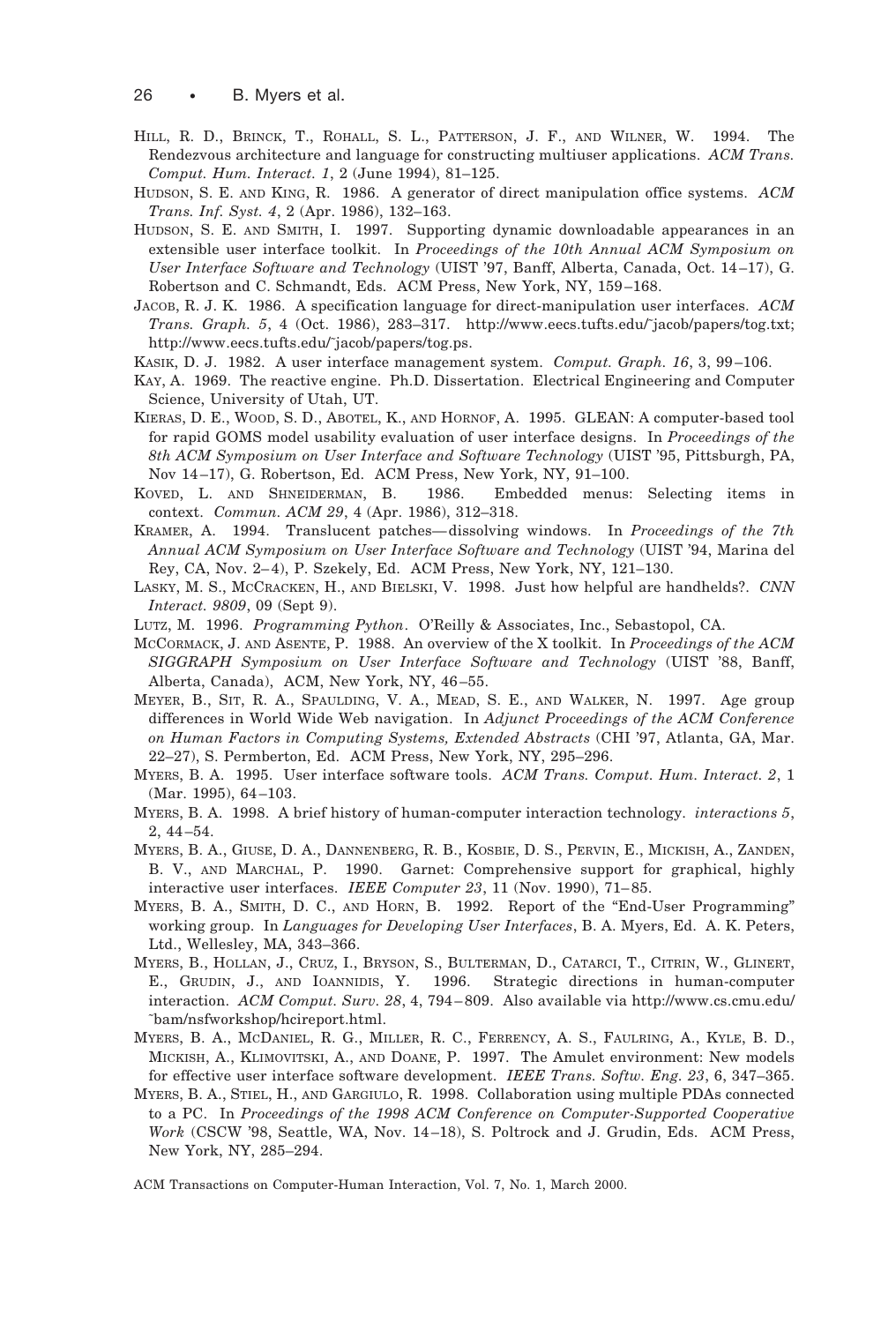- NEWMAN, W. M. 1968. A system for interactive graphical programming. In *Proceedings of the Spring Joint Computer Conference*, AFIPS Press, Arlington, VA, 47–54.
- NIELSEN, J. 1993. *Usability Engineering*. Academic Press Prof., Inc., San Diego, CA.
- NIELSEN, J. 1995. *Multimedia and Hypertext: The Internet and Beyond*. Academic Press Prof., Inc., San Diego, CA.
- OLSEN, D. R. 1986. MIKE: The menu interaction kontrol environment. *ACM Trans. Graph. 5*, 4 (Oct. 1986), 318–344.
- OLSEN, D. R., JR. AND DEMPSEY, E. P. 1983. Syngraph: A graphical user interface generator. In *Proceedings of the ACM Conference on Computer Graphics* (SIGGRAPH '83, Detroit, MI, July25–29), P. Tanner, Ed. ACM, New York, NY, 43–50.
- OLSEN, D. R. AND HALVERSEN, B. W. 1988. Interface usage measurements in a user interface management system. In *Proceedings of the ACM SIGGRAPH Symposium on User Interface Software* (UIST '88, Alberta, Canada, Oct. 17-19, 1988), M. Green, Ed. ACM Press, New York, NY, 102–108.
- OLSEN, D. R., JR., FOLEY, J., HUDSON, S., MILLER, J., AND MYERS, B. 1993. Research directions for user interface software tools. *Behav. Inf. Tech. 12*, 2, 80–97.
- OUSTERHOUT, J. K. 1991. An X11 toolkit based on the Tcl language. In *Proceedings on 1991 Winter USENIX Conference*, USENIX Assoc., Berkeley, CA, 105–115.
- PALAY, A. J., HANSEN, W., KAZAR, M., SHERMAN, M., WADLOW, M., NEUENDORFFER, T., STERN, Z., BADER, M., AND PETERS, T. 1988. The Andrew toolkit: An overview. In *Proceedings on Winter 1988 Usenix Technical Conference*, USENIX Assoc., Berkeley, CA, 9–21.
- PAUSCH, R., CONWAY, M., AND DELINE, R. 1992. Lessons learned from SUIT, the simple user interface toolkit. *ACM Trans. Inf. Syst. 10*, 4 (Oct.), 320–344.
- PAUSCH, R., BURNETTE, T., CAPEHART, A., CONWAY, M., COSGROVE, D., DELINE, R., DURBIN, J., GOSSWEILER, R., VIOGA, S., AND WHITE, J. 1995. Alice: A rapid prototying system for 3D graphics. *IEEE Comput. Graph. Appl. 15*, 3 (May), 8–11.
- PIER, K. AND LANDAY, J. 1992. Issues for location-independent interfaces. Tech. Rep. ISTL92-4. Xerox PARC, Palo Alto, CA. Available at http://www.cs.berkeley.edu/˜landay/ research/publications/LII.ps.
- ROSE, C. AND HACKER, B. 1986. *Inside Macintosh*. Addison-Wesley Longman Publ. Co., Inc., Reading, MA.
- ROSEMAN, M. AND GREENBERG, S. 1996. Building real-time groupware with GroupKit, a groupware toolkit. *ACM Trans. Comput. Hum. Interact. 3*, 1, 66–106.
- ROSENBERG, J., ASENTE, P., LINTON, M., AND PALAY, A. 1990. X toolkits: The lessons learned. In *Proceedings of the 3rd Annual ACM SIGGRAPH Symposium on User Interface Software and Technology* (UIST '90, Snowbird, UT, Oct. 3–5, 1990), S. E. Hudson, Ed. ACM Press, New York, NY, 108–111.
- ROSENTHAL, D. S. H. 1987. A simple X11 client program, or, how hard can it really be to write "Hello World". In *Proceedings of USENIX*, USENIX Assoc., Berkeley, CA, 229–233.
- RUBINE, D. 1991. Specifying gestures by example. *SIGGRAPH Comput. Graph. 25*, 4 (July 1991), 329–337.
- SCHULERT, A. J., ROGERS, G. T., AND HAMILTON, J. A. 1985. ADM-A dialogue manager. In *Proceedings of the ACM Conference on Human Factors in Computing Systems* (CHI '85, San Francisco, CA, Apr. 14–18), ACM, New York, NY, 177–183.
- SHNEIDERMAN, B. 1983. Direct manipulation: A step beyond programming languages. *IEEE Computer 16*, 8, 57–69.
- STREITZ, N. A., GEIßLER, J., HOLMER, T., KONOMI, S. I., MÜLLER-TOMFELDE, C., REISCHL, W., REXROTH, P., SEITZ, P., AND STEINMETZ, R. 1999. i-Land: An interactive landscape for creativity and innovation. In *Proceedings of the ACM Conference on Human Factors in Computing Systems* (CHI '99, Pittsburgh, PA, May), ACM Press, New York, NY, 120–127.
- SUHM, B., MYERS, B., AND WAIBEL, A. 1996. Designing interactive error recovery methods for speech interfaces. In *Proceedings of the CHI'96 Workshop on Designing the User Interface for Speech Recognition Applications*, ACM Press, New York, NY.
- SUKAVIRIYA, P. N., FOLEY, J. D., AND GRIFFITH, T. 1993. A second generation user interface design environment: The model and the runtime architecture. In *Proceedings of the ACM Conference on Human Factors in Computing* (INTERCHI '93, Amsterdam, The Netherlands,